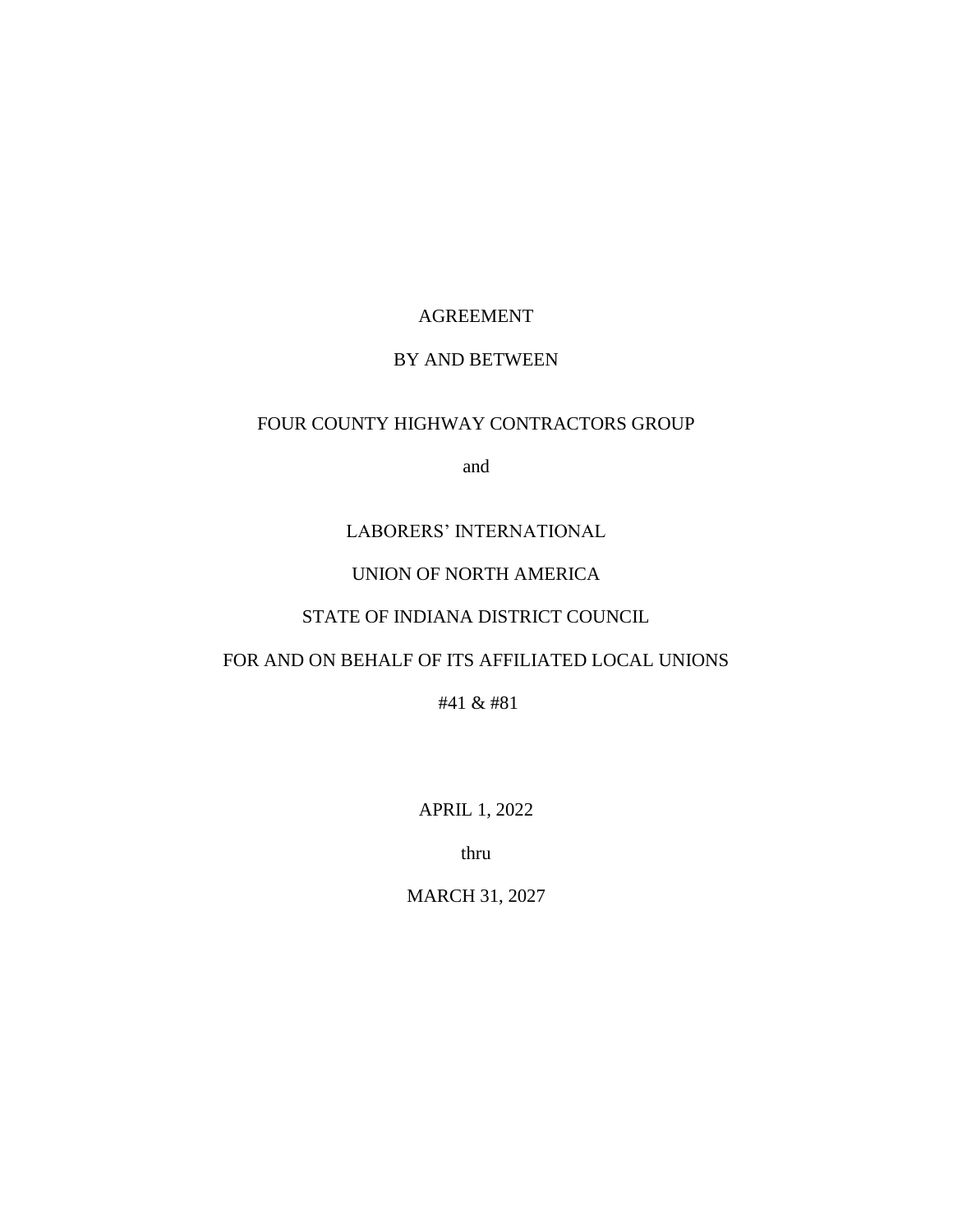| ARTICLE VIII - CONSTRUCTION WORKERS PENSION TRUST FUND LIUNA LOCALS                                                   |  |
|-----------------------------------------------------------------------------------------------------------------------|--|
|                                                                                                                       |  |
|                                                                                                                       |  |
| ARTICLE XI - CONSTRUCTION WORKERS OF LAKE COUNTY HEALTH<br>REIMBURSEMENT ACCOUNT TRUST FUND LIUNA LOCALS #41 & #81  9 |  |
|                                                                                                                       |  |
|                                                                                                                       |  |
|                                                                                                                       |  |
|                                                                                                                       |  |
|                                                                                                                       |  |
|                                                                                                                       |  |
|                                                                                                                       |  |
| ARTICLE XIX - SELECTION OF LABOR - EMPLOYMENT REGULATIONS  15                                                         |  |
|                                                                                                                       |  |
|                                                                                                                       |  |
| ARTICLE XXII - JURISDICTIONAL DISPUTES - OTHER WORK STOPPAGES 18                                                      |  |
|                                                                                                                       |  |
|                                                                                                                       |  |
|                                                                                                                       |  |
|                                                                                                                       |  |
|                                                                                                                       |  |
|                                                                                                                       |  |
|                                                                                                                       |  |
|                                                                                                                       |  |

# **INDEX**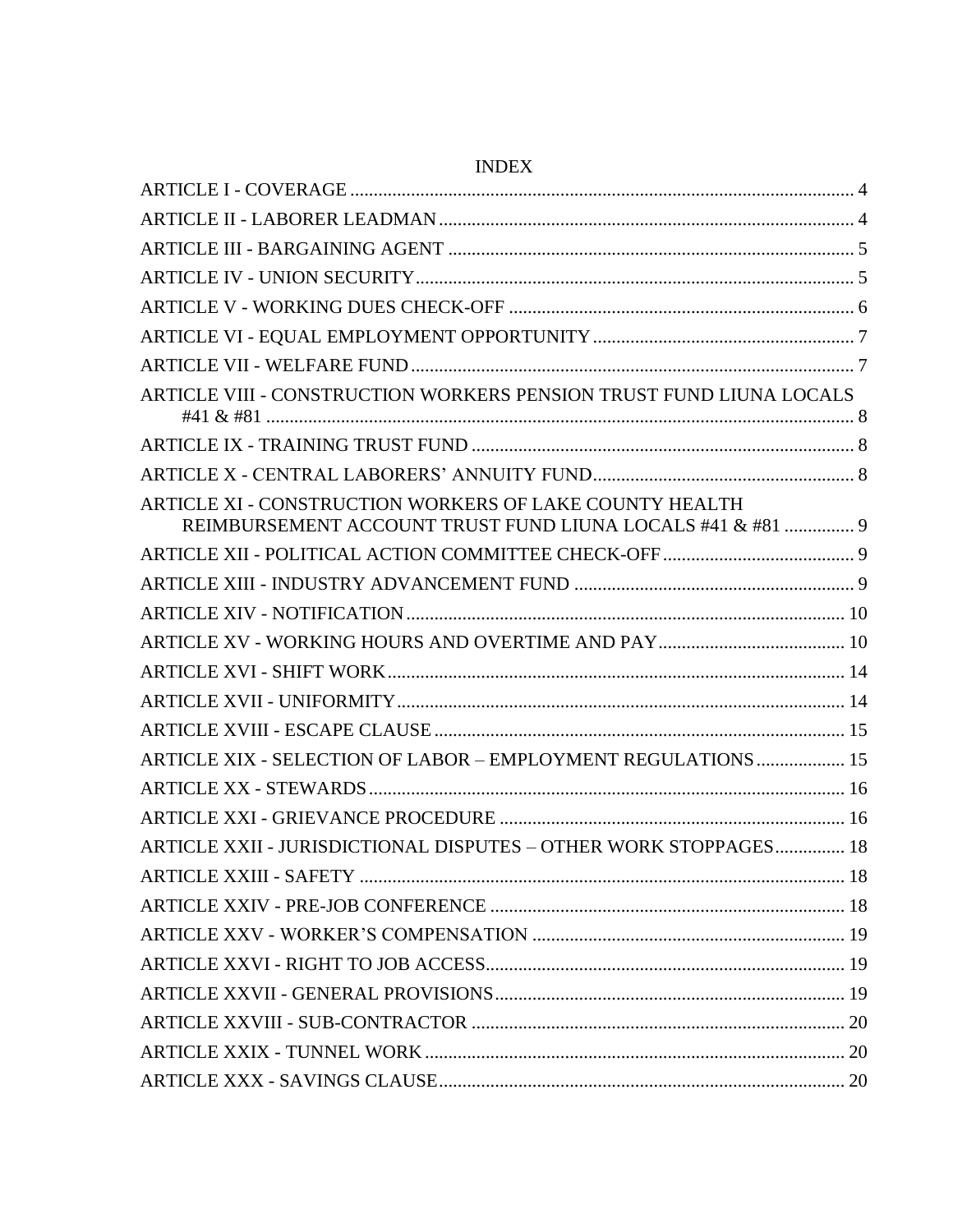| ARTICLE XXXII - MEMORANDUM OF UNDERSTANDING MARKET RECOVERY        |  |
|--------------------------------------------------------------------|--|
|                                                                    |  |
|                                                                    |  |
|                                                                    |  |
|                                                                    |  |
|                                                                    |  |
| DIRECTORY - LABORERS' INTERNATIONAL UNION OF NORTH AMERICA OFFICES |  |
|                                                                    |  |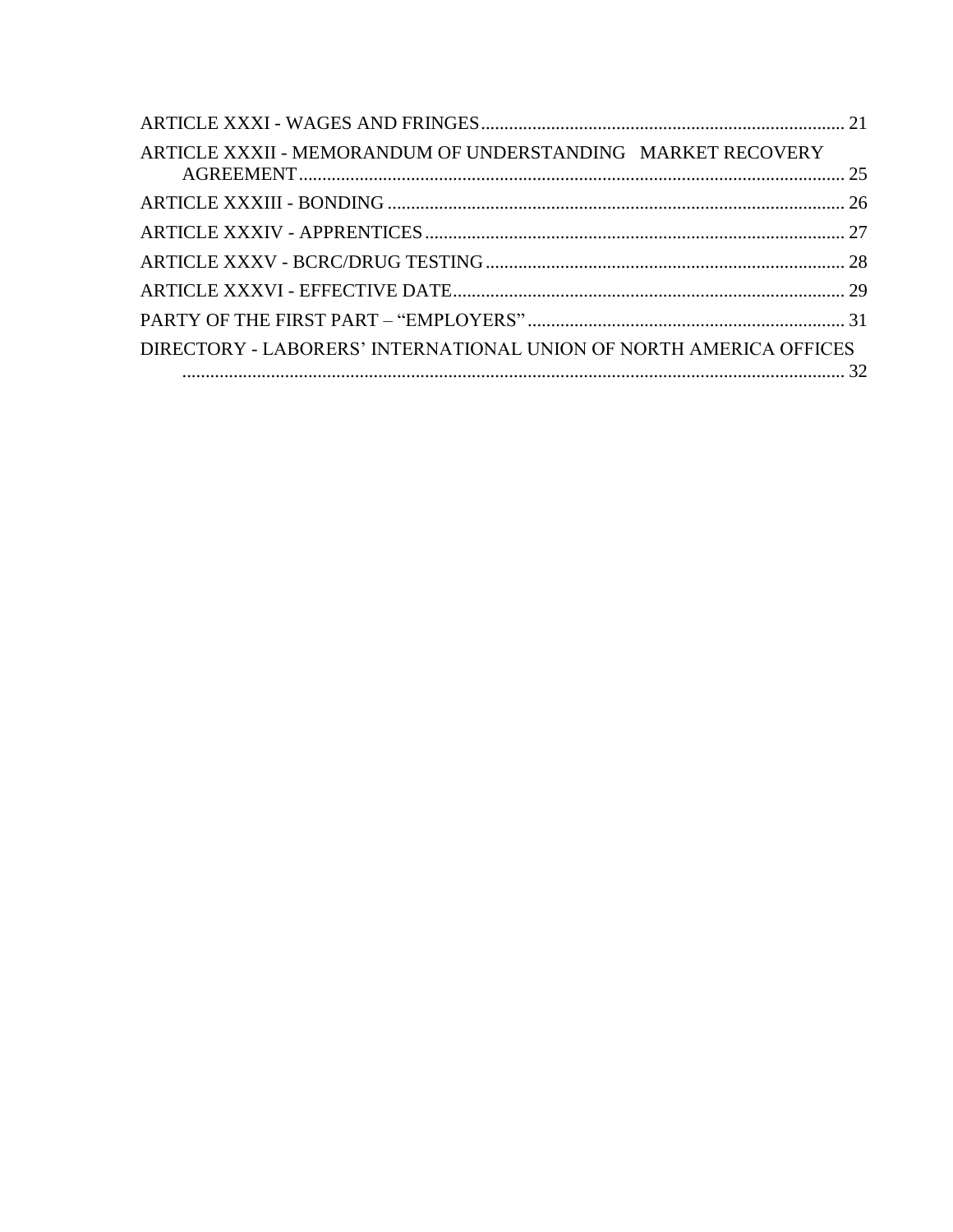# FOUR COUNTY HIGHWAY AGREEMENT NEGOTIATED BY AND BETWEEN THE FOUR COUNTY HIGHWAY CONTRACTORS GROUP AND THE LABORERS' INTERNATIONAL UNION OF NORTH AMERICA STATE OF INDIANA DISTRICT COUNCIL FOR AND ON BEHALF OF LIUNA LOCALS #41 AND #81

THIS AGREEMENT is made and entered into by and between the Four County Highway Contractors Group (Four County Group), acting as a negotiating agent on behalf of its members specifically authorizing these negotiations, and subject to ratification by a majority of those members who have authorized the Four County Group to be the negotiating agent, Party of the First Part, known hereinafter as the "Employer", and Laborers' International Union of North America, State of Indiana District Council, acting for and on behalf of its affiliated Local Unions #41 and #81, Party of the Second Part, known hereinafter as the "Local Unions of Laborers' International Union of North America" or "Union".

It is agreed that the liability of the Employers who accept, adopt and sign this agreement, or a facsimile thereof, shall be several and not joint, and the liability of the Local Unions of Laborers' International Union of North America, State of Indiana District Council, Party of the Second Part, shall be several and not joint.

It is understood that the Laborers' International Union of North America, State of Indiana District Council, in signing this Agreement for and on behalf of all and each of the Local Unions of Laborers' International Union of North America, State of Indiana District Council, as herein defined, shall not be responsible for violation of this agreement by Local Unions of Laborers' International Union of North America unless action by said locals in violation of this agreement is ordered or ratified by the Laborers' International Union of North America, State of Indiana District Council, or, unless the State of Indiana District Council fails to take whatever action may be necessary to prevent violation. Provided, however, nothing contained herein shall be construed as relieving the Local Unions of Laborers' International Union of North America, State of Indiana District Council, of their full responsibility.

#### **ARTICLE I - COVERAGE**

<span id="page-3-0"></span>**Section 1.** WORK COVERED – Work covered in this agreement shall encompass all work coming within the recognized jurisdiction of the Laborers' International Union of North America as set forth in their Manual of Jurisdiction, as amended in October, 1961, and by any amendments to this Manual, and as now included in Section One of the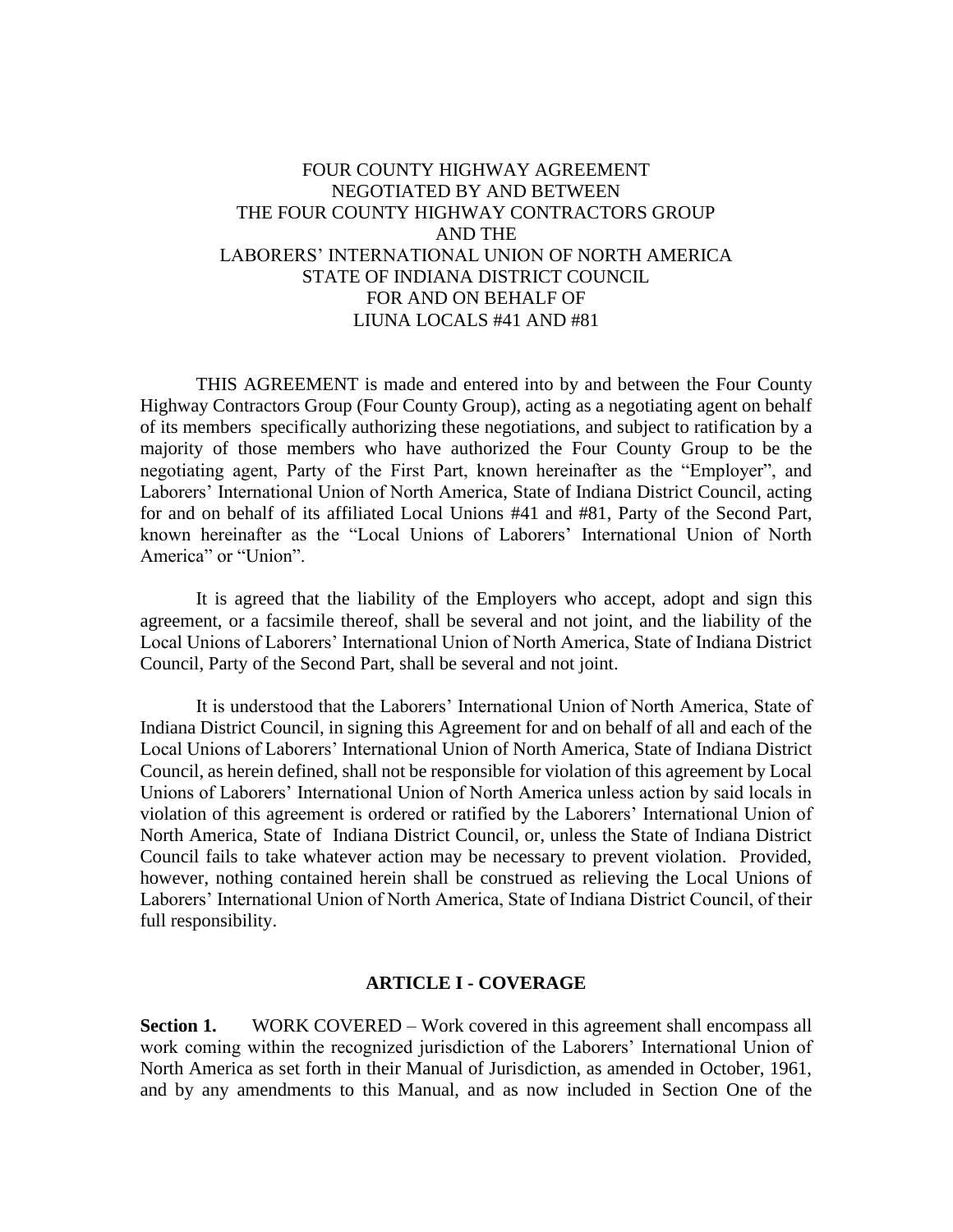"jurisdictional guidelines" booklet, adopted by the Laborers' International Union of North America, State of Indiana District Council on the date of February 26, 1972. Provided, this booklet is solely for purposes of determining jurisdiction and is not intended to have any effect on work not covered by this agreement, particularly but not limited to Section 2 (b) of this Article (Article I).

(a) HIGHWAY CONSTRUCTION shall include construction, modifications, additions or repairs of roads and streets (including roads and streets in housing projects) and construction incidental thereto; alleys, guard rails, fences, parkways, parking lots and parking areas; rest parks, airports, bridle paths, grading and/or draining of athletic fields to an outlet for the field; highway bridges; grade separations involving highways; all conduit and duct construction, sewage and waterworks improvements incidental to street and highway improvements, government defense projects, industrial and commercial projects, including schools and other governmental projects.

Airports, government defense projects, industrial and commercial projects, schools and governmental projects as used herein shall mean all work in connection with grading, drainage and paving and shall not refer to the erection of buildings.

(b) HEAVY CONSTRUCTION AND RAILROAD CONTRACTING shall include the construction, or modification, or addition, or repair of the following projects: Railroad construction projects on railroad right-of-way, including, but not limited to, railroad bridges, grade separations involving a railroad and track elevation; temporary railroad track incidental to the performance of work otherwise covered by this agreement; pile driving, piers, abutments, beams, retaining walls, viaducts, pedestrian tunnels, subways, elevated highways, drainage projects, irrigation projects, flood control projects, reclamation projects, reservoirs, dams, dikes, levees, revetments, channels, channel-cutoffs, dredging projects, jetties; all earth moving (including excavation and disposal by contract of overburden and the loading by contract of all materials from which the overburden has been removed and site preparation, including site preparation for buildings); including the operation, maintenance, and repair of all land and floating plant, equipment, vehicles, and other facilities used in connection with and serving the aforementioned work and services.

(c) UTILITY CONSTRUCTION shall include all labor work (including skilled and semi-skilled) for the construction or an installation of utility lines, metallic and nonmetallic (clay, terra-cotta, ironstone, vitrified concrete, cast iron, fibre-glass, orangeburg, transite, plastic, etc.), pipe for storm and sanitary sewers and drainage; water lines, water treatment plants; sewage treatment plants; pump stations; lift stations; cables; ducts; airlines; gas lines; steam lines; conduit lines; making of joints; sheeting; trenching; manhole erectors; digging and backfilling of all ditches; cutting of streets and surfaces and refinishing of same; in free air or tunnel projects.

The loading and unloading and distribution of all pipe and material used in the performance of work as set forth above.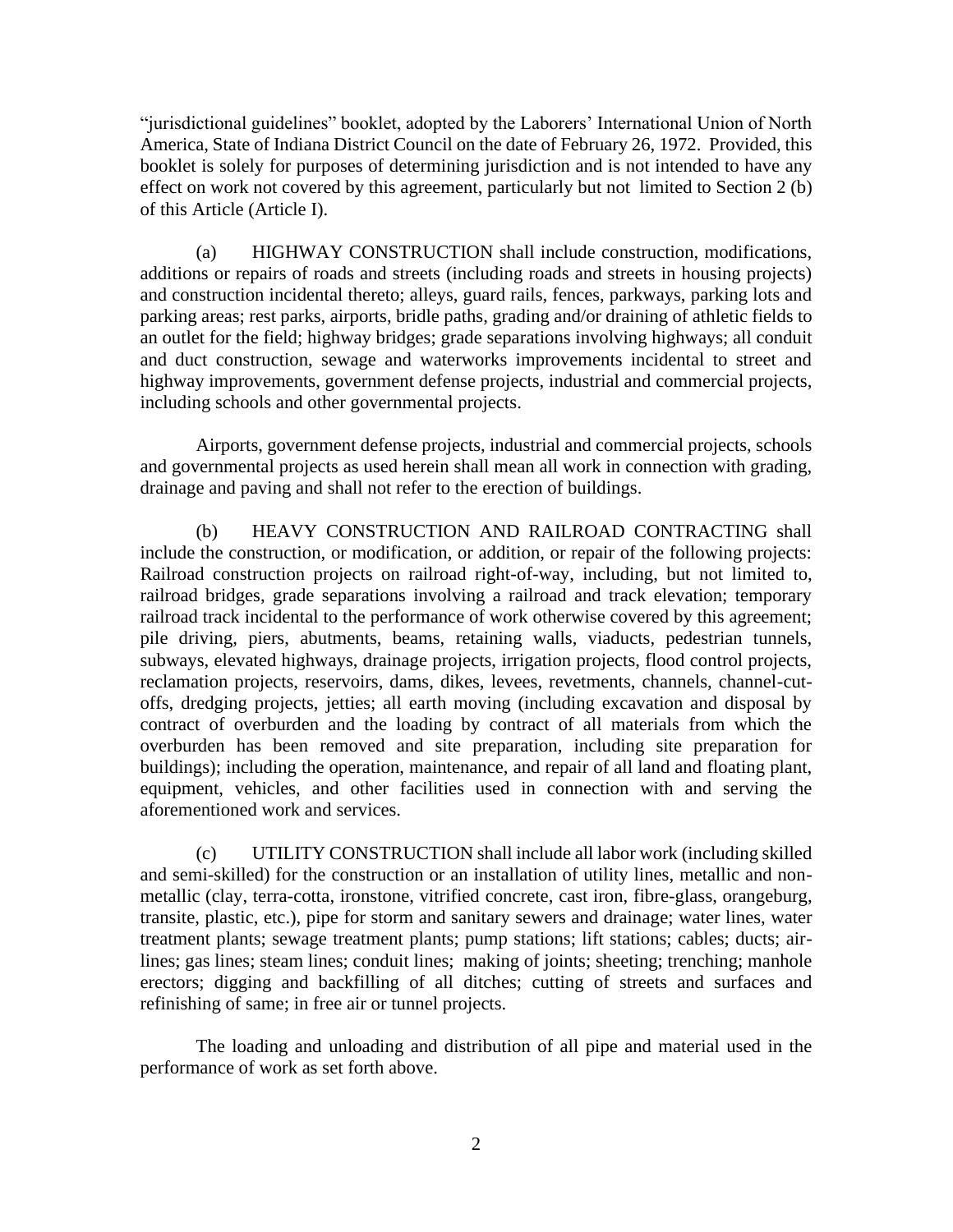The connections of utilities to the point of first connection outside the building foundation not to exceed 3 feet from the foundation.

The laying of pipe and making of all connections and/or joints on any and all types of utilities. TV'ing and associated grouting of utility lines.

(d) RELATED WORK – In addition, all other construction work and projects related to drainage, grading, sanitation, sewage disposal, irrigation, flood control, water supply, and similar utility construction work, whether such work is or is not part of, or incidental to building construction and/or improvement, and whether such work is inside or outside of property lines on public or private property, or on or off streets or highways, or on or off building or other construction sites.

In regards to buildings, all work as described above shall be performed from the point outside the building walls.

(e) LOCAL PRODUCTION OF MATERIALS – The local production of materials whether such materials are produced by the contractor, himself, for his own use or for him by contract with another shall include the production of crushed stone, gravel and/or other materials with portable or semi-portable crushing, screening or washing plants established, or reopened or to be established in the vicinity of the work for the purpose of supplying materials to be incorporated into the work on a designated project or projects.

(f) EXCEPTIONS – This agreement shall not apply to employees erecting buildings.

#### **Section 2.** EMPLOYEES COVERED

(a) This agreement shall have effect on and cover construction labor working for the party of the first part on the aforesaid classes of work in the State of Indiana, subject to the provisions of Articles III, IV and XXXI hereof.

(b) EXCEPTIONS – This agreement shall not apply to, or have effect on, construction labor employed by the Employer at his general warehouse or permanent yard, nor shall it apply to superintendents, master mechanics, mechanics, job foremen, civil engineers or clerks.

This agreement shall not apply to those persons furnished to the Employer by the owner of specialized equipment leased, rented, borrowed or on trial by the Employer, provided the equipment is not customarily used by the Employer and said persons are used solely to operate said equipment. This shall apply only for a reasonable trial period.

Tasks performed by supervisory employees which are incidental to their supervisory duties and which do not interfere with the earnings of employees covered by this Agreement, are not in violation of this Agreement.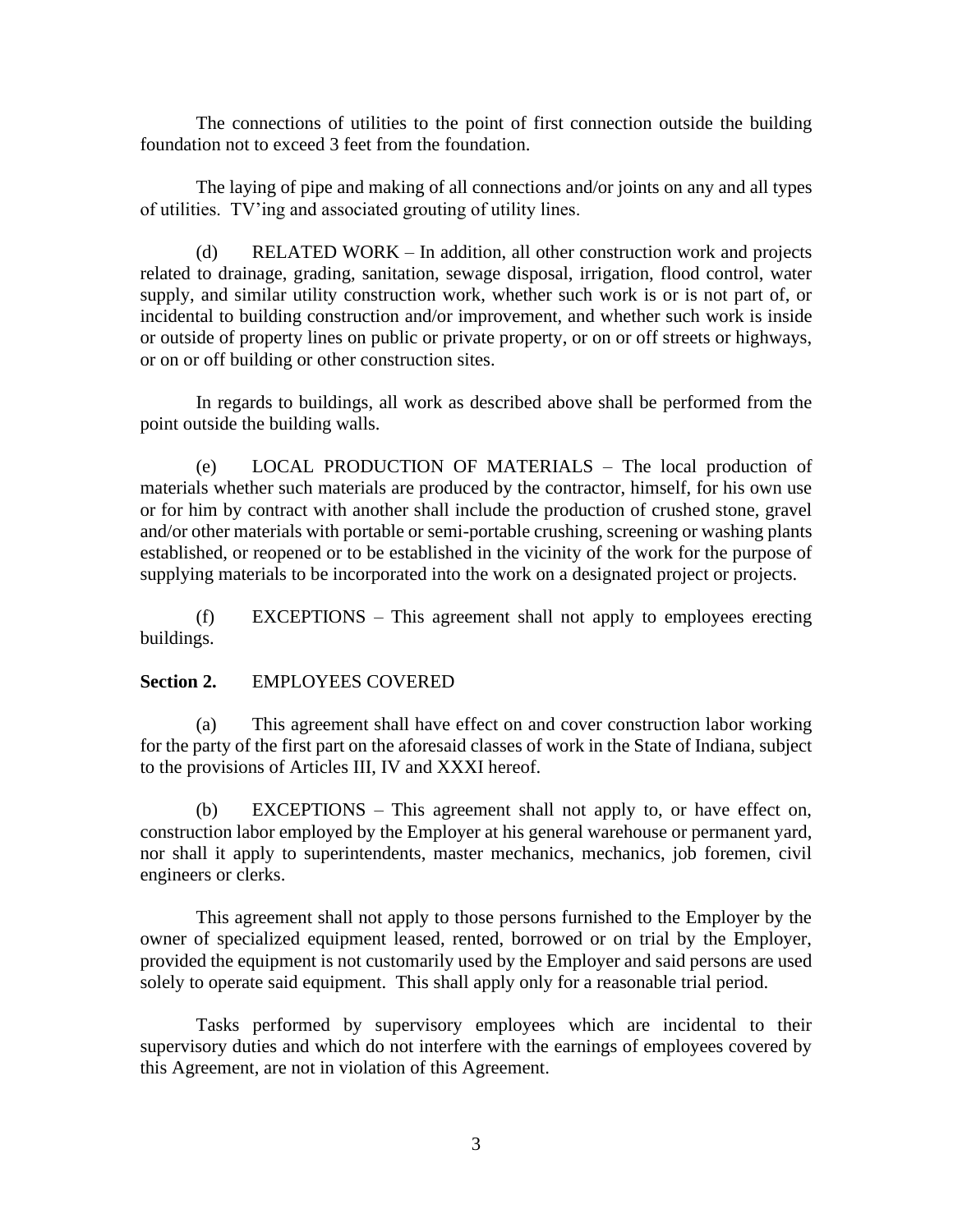#### **Section 3.** DEFINITIONS

(a) The term "job foreman" is defined to mean one whose principal duty is to direct or supervise the work of others. A job foreman, except in case of emergency, or in an instructional nature, will not be permitted to perform manual labor.

(b) The term "concrete puddler" is defined to mean one who is working between forms puddling concrete.

(c) The term "flag person" is defined to mean one who handles a flag to direct traffic through a construction project.

(d) The term "watchman" is defined to mean one who guards, protects or attends on a job or project.

(e) The term "laborer leadman" is defined to mean one whose principal duty is to direct or supervise the work of laborers.

(f) The term "sewer pipe layer/stormwater pipe layer" is defined to mean one who coordinates *and physically performs* the laying of pipe for storm or sanitation sewers or drains and performs one or a combination of the following tasks (but not limited to):

- 1. Installs and uses instruments such as lasers, grade rods and/or transits for conformance of grade or slope requirements.
- 2. Lays out pipe routes following instructions or blue prints and coordinates layout with supervisors.

(g) Whenever the singular or plural number, or masculine, feminine or neuter gender, is used herein it shall equally include the other, and the terms and provisions of this agreement shall be construed accordingly.

#### **ARTICLE II - LABORER LEADMAN**

<span id="page-6-0"></span>**Section 1.** All Laborer Leadmen are included in the Bargaining Unit.

**Section 2.** When six (6) or more Laborers are employed by the Employer on a crew, or when three (3) or more crews that include at least twelve (12) employees are employed by the Employer on any one project, then one employee will be designated as the Laborer Leadman by the Employer. Said Laborer Leadman may perform manual labor but he shall receive the Laborer Leadman rate as stipulated herein.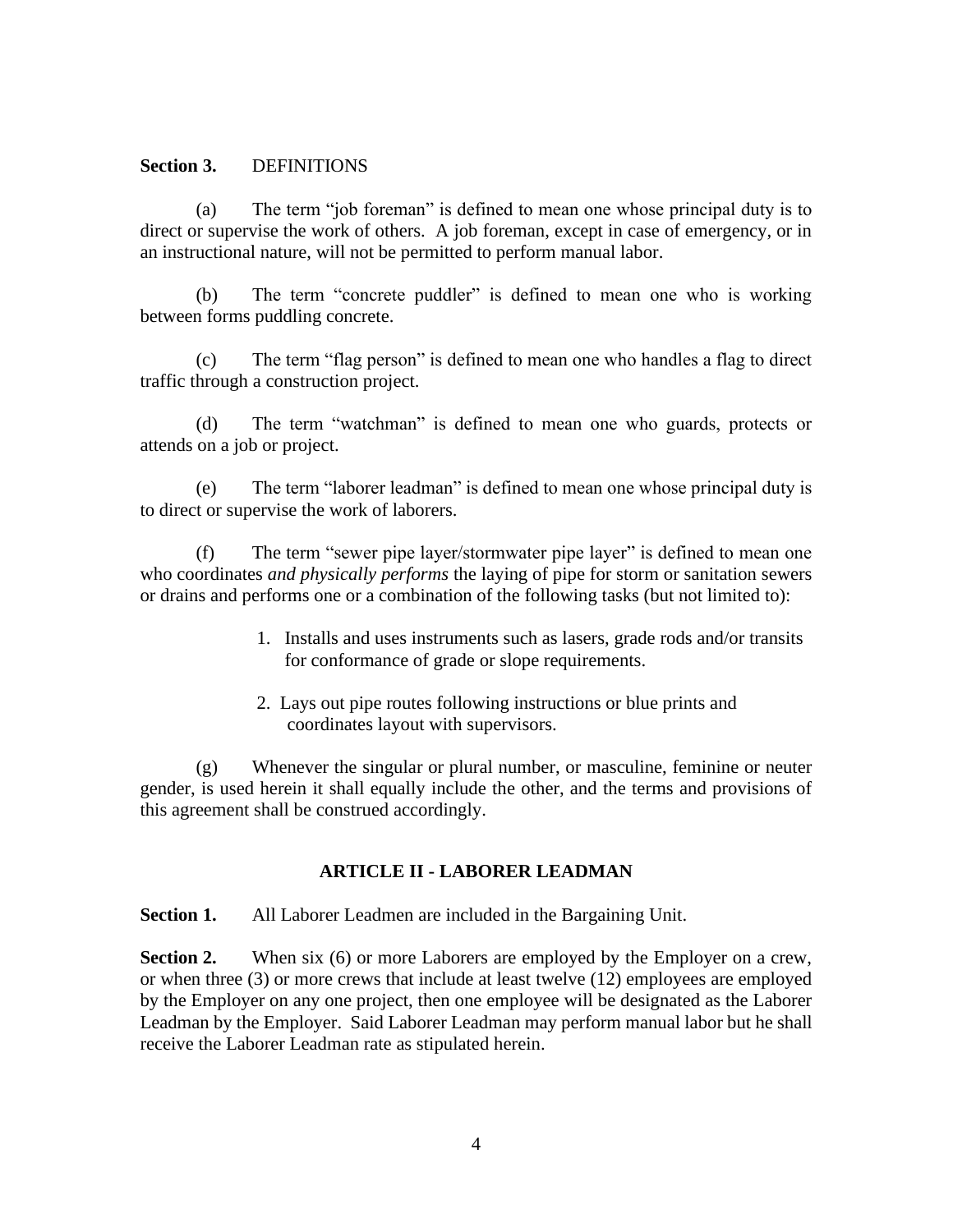When sixteen (16) or more Laborers are employed on a crew, the Laborer Leadman shall be a non-working Leadman. At no time shall one (1) Laborer Leadman have more than twenty (20) Laborers under his leadership.

**Section 3.** When there are three (3) or more non-working Leadmen on a project one (1) shall be assigned as General Laborer Leadman.

**Section 4.** In no case shall a Laborer Leadman have the authority to hire or discharge Employees. All hiring and discharging will be done by the Party of the First Part or his authorized representative.

### **ARTICLE III - BARGAINING AGENT**

<span id="page-7-0"></span>For the purpose of collective bargaining with respect to wages, hours, and other conditions of employment, the Employer recognizes the Union as the sole and exclusive bargaining agent of all his Employees in a unit consisting of construction laborers who are employed by the Employer on all work and classifications set forth in this Agreement.

### **ARTICLE IV - UNION SECURITY**

<span id="page-7-1"></span>Section 1. The Contractor, or Employer, recognizes and acknowledges that the Laborers' International Union of North America, State of Indiana District Council, is the sole representative of all Employees in the classification of all work under its jurisdiction covered by this Agreement, for the purposes of collective bargaining. The State of Indiana District Council likewise recognizes the Four County Group as the sole bargaining agent for work as defined herein and recognizes the Four County Group as negotiating agent for its members for all work set forth in Article I for the area outlined in this Agreement.

**Section 2.** Subject to the provisions and limitations of the National Labor Relations Act, as amended, all present Employees, who are members of the Union on the effective date of this Agreement may continue their membership in the Union for the duration of this Agreement to the extent of paying an initiation fee and membership dues and working dues uniformly required as a condition of acquiring or retaining membership in the Union. All Employees, who are not members of the Union, and all persons who hereafter become Employees, shall become members of the Union on the eighth  $(8<sup>th</sup>)$  day following the beginning of their employment or on the eighth  $(8<sup>th</sup>)$  day following the effective date of this Agreement, whichever is later, and shall remain members of the Union to the extent of paying an initiation fee and the membership dues and working dues uniformly required as a condition of acquiring or retaining membership in the Union, whenever employed under and for the duration of this Agreement. The provisions of this Section shall be deemed to be of no force and effect in any state to the extent to which the making or enforcement of such provision is contrary to law.

**Section 3.** The Union shall notify the Employer by Certified Mail, directed to the main office of the Employer, of any default on the part of an Employee to pay his initiation fee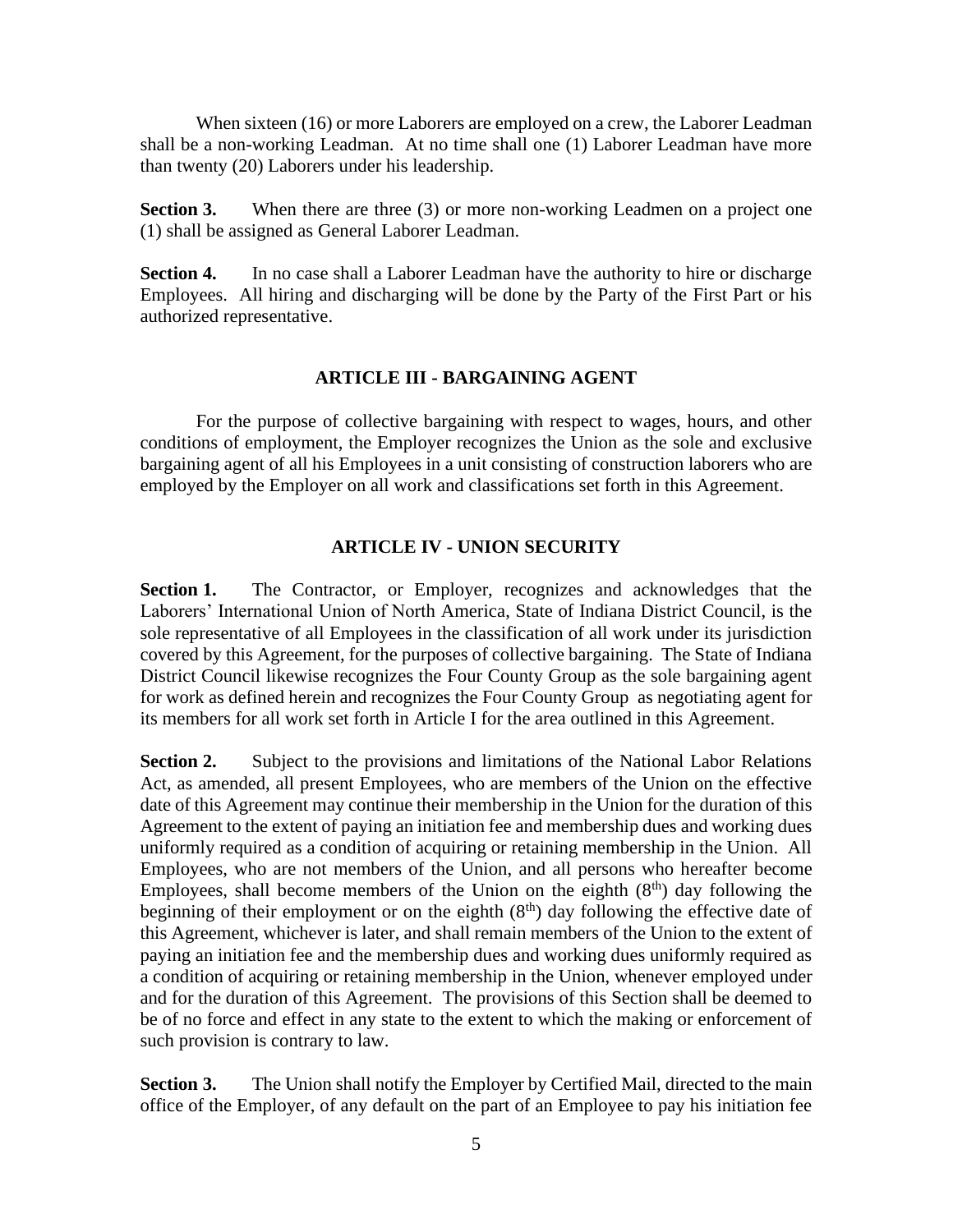and membership dues and/or working dues pursuant to this Article, with a copy of said communication being hand delivered to both the Job Superintendent and the Employee involved. Such communication shall be by an authorized representative of the Union. Such communication shall: identify the name and address of the delinquent employee; state that Union Membership was available to such Employee under the same terms and conditions generally applicable to other members; state that despite notice, such Employee has defaulted on his obligation to pay his initiation fee and membership dues and working dues; and, shall instruct the Employer to discharge such Employee. Within 24 hours (Saturday and Sunday excluded) from receipt of such written notice, the Employer shall discharge such Employee. The Parties agree that such discharge shall be based upon the information supplied and representations made by the Union. The provisions of this Section shall be deemed to be of no force and effect in any state to the extent to which the making or enforcement of such provision is contrary to law.

**Section 4.** The Union shall defend, indemnify and save the Employer harmless against any and all claims, demands, suits or other form of liability including, without limitations, attorneys' fee, judgments, fines, excise taxes, penalties and settlement payments, that shall arise out of or by reason of any action or request made by the Union under this Article IV and the Union shall be presented with the claims if one were to arise.

## **ARTICLE V - WORKING DUES CHECK-OFF**

<span id="page-8-0"></span>**Section 1.** Each Employer signatory to this Agreement agrees to deduct from the pay of Employees covered by this Agreement regular and uniform Working Dues, in an amount designated by the Union, provided, before any such deduction is made, the Union shall secure and furnish to the Employer a properly signed Authorization Form from each Employee permitting such deductions. Such deductions shall be remitted by the  $10<sup>th</sup>$  of each month, following the end of the month for which deductions are made, to the designated depository at the same time and accompanying Health & Welfare, Pension and Training contributions submitted electronically or by separate check and report of gross wages. The designated depository shall be called the State of Indiana District Council of Laborers Working Dues Fund.

**Section 2.** The Authorization and Assignment of Working Dues shall be irrevocable for the period of one (1) year or until the termination of this Collective Bargaining Agreement, whichever period is less, unless written notice is given by the Employee to the Employer and to the Union, not more than sixty (60) days and not less than thirty (30) days before any periodic renewal date. In case no such notice is given, the Authorization shall continue in effect from year to year until such notice is given.

**Section 3.** Violation of the Dues Check-Off Clause of this Agreement is specifically exempted from the application of the grievance and arbitration procedure. (If the Employer violates the provisions of the dues check-off clause of this Agreement, the Union, without violation of this Agreement, shall be permitted to strike the Employer to remedy such violation, provided the Employer is given a certified written notice by the Union of its violation and is further allowed a period of fifteen (15) days to remedy said violation).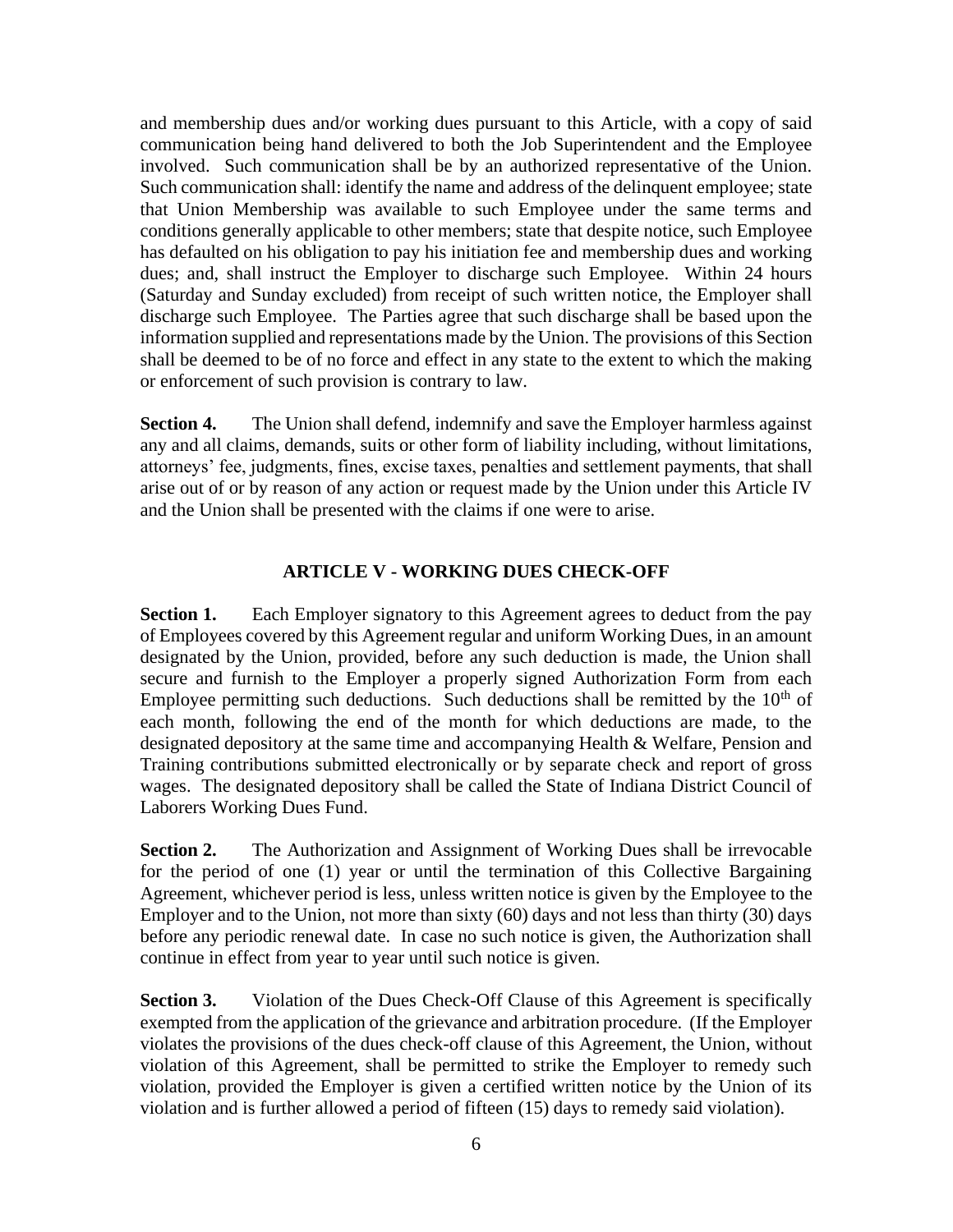**Section 4.** The Employer, or his authorized representative shall notify the Local Union of the Party of the Second Part of all Employees given employment covered by this Agreement, by submitting on the first fringe benefit report after hire in, in order that the Union may obtain the required and necessary information from the aforesaid individuals to properly register them in the Working Dues Check-Off.

# **ARTICLE VI - EQUAL EMPLOYMENT OPPORTUNITY**

<span id="page-9-0"></span>**Section 1.** The Employer will not discriminate in hiring or during employment because of race, religion, color, sex, national origin, sexual orientation, gender identity, ancestry, age, veteran's status, handicap or a qualified individual with a disability.

**Section 2.** The Union will not discriminate in any respect including membership, training opportunities, or referrals because of race, religion, color, sex, national origin, sexual orientation, gender identity, ancestry, age, veteran's status, handicap or a qualified individual with a disability.

**Section 3.** It is also agreed that both the Union and the Employer will fully comply with all Federal and State requirements as they pertain to equality and opportunity for employment in the construction industry. In addition to equal employment opportunities, the Employer and Union fully support affirmative action in construction.

# **ARTICLE VII - WELFARE FUND**

<span id="page-9-1"></span>**Section 1.** On work covered by this Agreement, the Employer agrees to pay into the Indiana Laborers Welfare Fund an amount set forth on the wage schedule which is attached hereto and made a part hereof for each hour worked by Employees covered by this Agreement in addition to wages herein set out. Payment shall be made on the dates, in the manner, form and in accordance with the rules and regulations, as adopted by the Trustees of the herein mentioned Welfare Fund. The Employer may submit funds electronically.

**Section 2.** The Employer agrees to be bound by the Agreement and Declaration of Trust entered into and dated May 25, 1953, establishing the Indiana State District Council of Laborers and Hod Carriers Welfare Fund and Participating Employers and by any amendments to said Trust Agreement.

**Section 3.** The Welfare Trust Fund shall be administered in accordance with all provisions of applicable law.

**Section 4.** The Employer, Employee and Union recognize and accept their joint responsibility to comply with the health insurance continuation provisions of the COBRA Act of 1986 and shall cooperate so that all parties are in compliance.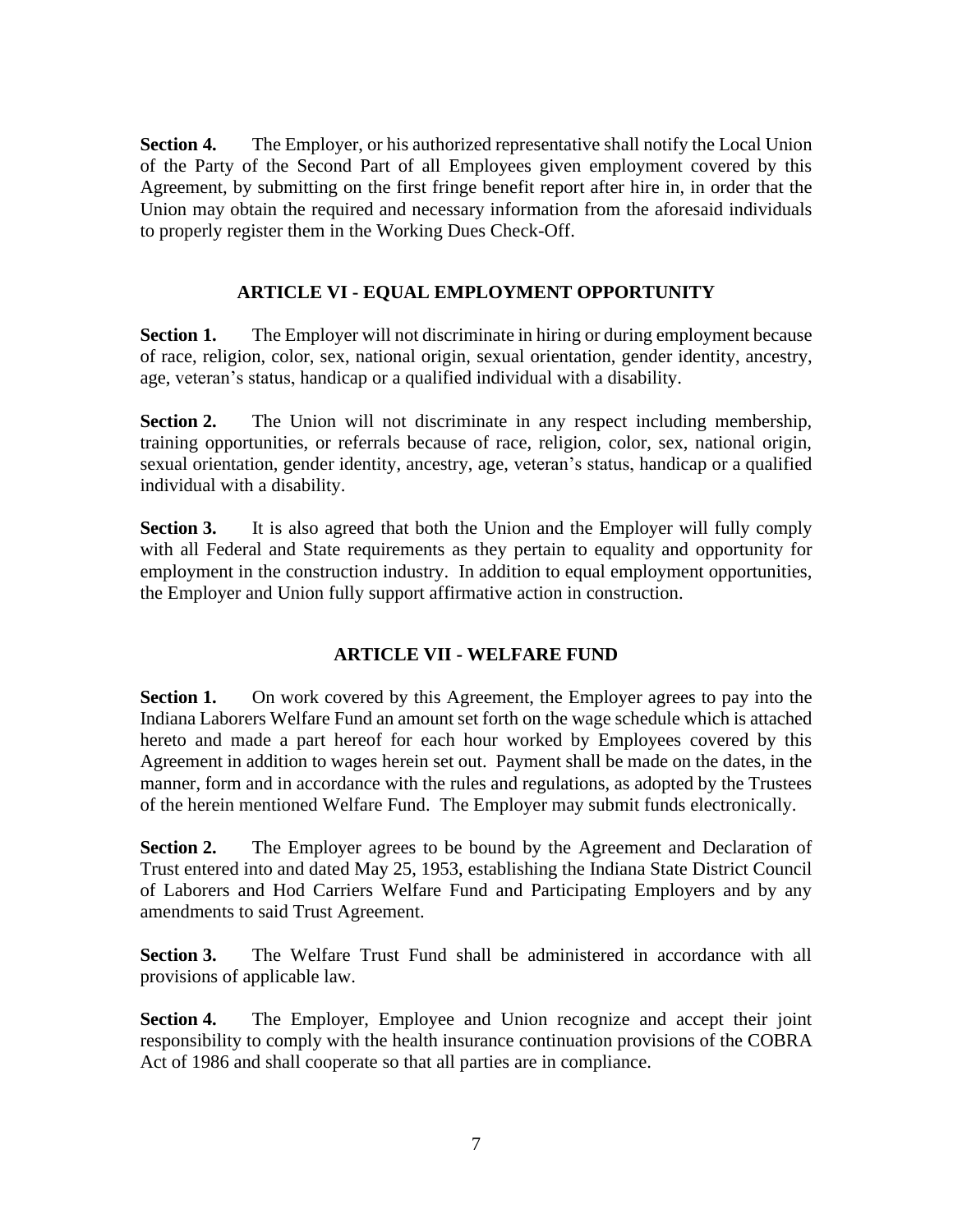# <span id="page-10-0"></span>**ARTICLE VIII - CONSTRUCTION WORKERS PENSION TRUST FUND LIUNA LOCALS #41 & #81**

**Section 1.** On work covered by this Agreement, the Employer agrees to pay into the Construction Workers Pension Trust Fund the amount in cents per hour as shown in Article XXXI. Payment shall be made on the dates, in the manner, form and in accordance with the rules and regulations as adopted by the Trustees of the herein mentioned Pension Trust Fund. The Employer may submit funds electronically.

**Section 2.** The Employer agrees to be bound by the Agreement and Declaration of Trust entered into and dated June 1, 1960, establishing the Construction Workers Pension Trust Fund and Participating Employers and by any amendments to said Trust Agreement.

<span id="page-10-1"></span>**Section 3.** The Pension Trust Fund shall be administered in accordance with all provisions of applicable law.

## **ARTICLE IX - TRAINING TRUST FUND**

**Section 1.** On work covered by this Agreement all Employers, Party to this Agreement, agree to pay into the Indiana Laborers Training Trust Fund an amount set forth on the wage schedule which is attached hereto and made a part hereof for each hour worked by Employees covered by this Agreement. Payments shall be made on the dates, in the manner, form and in accordance with the rules and regulations as adopted by the Trustees of the herein mentioned Trust Fund. The Employer may submit funds electronically.

**Section 2.** The Employer agrees to be bound by the Agreement and Declaration of Trust establishing the Indiana Laborers Training Trust Fund.

**Section 3.** The Training Trust Fund shall be administered in accordance with all provisions of applicable law.

# **ARTICLE X - CENTRAL LABORERS' ANNUITY FUND**

<span id="page-10-2"></span>The undersigned Employer agrees to be bound by the Central Laborers' Annuity Fund's Agreement and Declaration of Trust, as amended, as though the Employer had actually signed the same. The undersigned Employer understands, accepts and acknowledges that the Trustees of the Annuity Fund have the right to make reasonable Rules and Regulations relating to the administration of the Fund (including, but not limited to, rules related to the payment of contributions and the Fund's rights and remedies to collect delinquent contributions). The undersigned Employer agrees to accept Annuity Fund's Rules and Regulations, as amended from time to time. The Employer may submit funds electronically.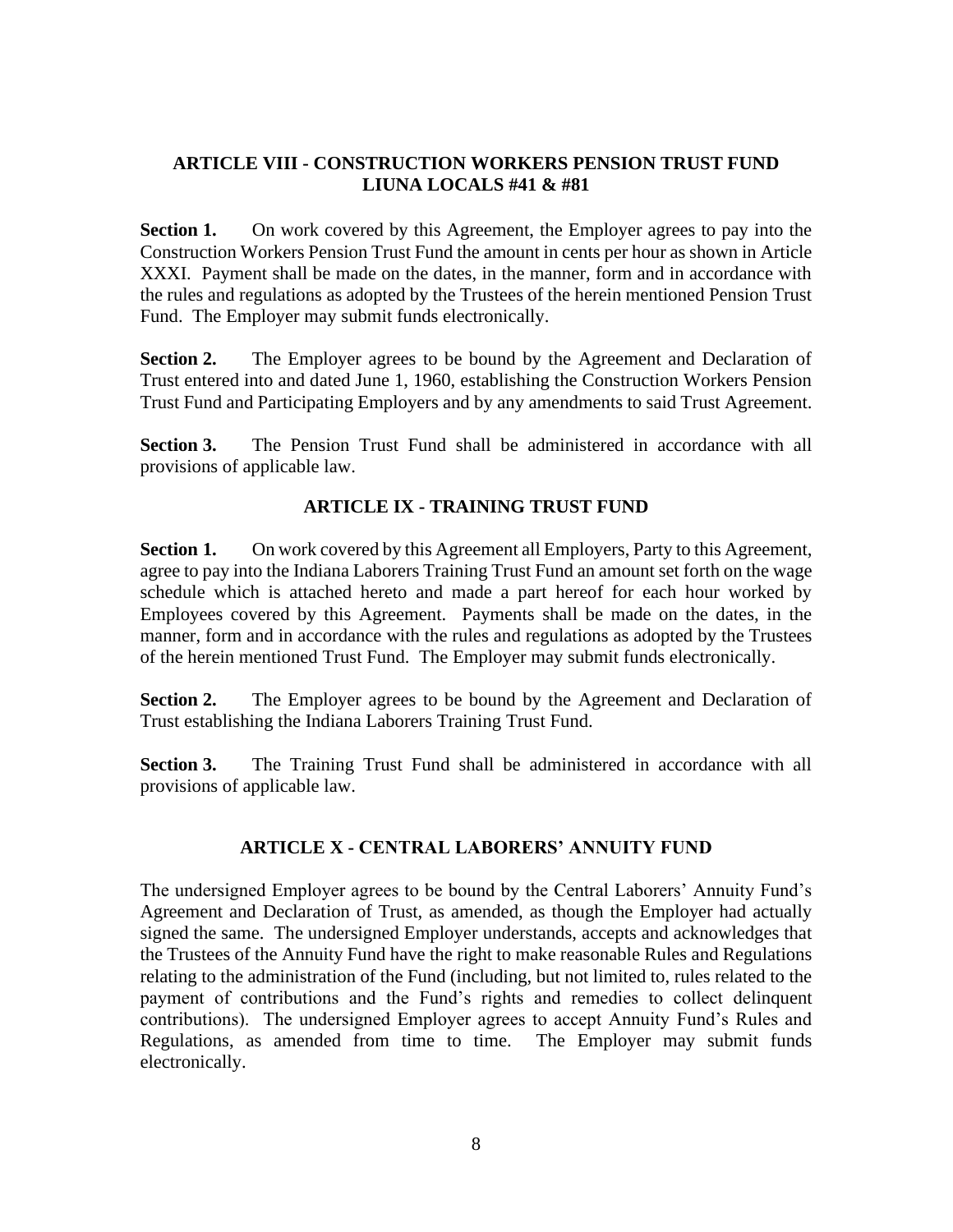## <span id="page-11-0"></span>**ARTICLE XI - CONSTRUCTION WORKERS OF LAKE COUNTY HEALTH REIMBURSEMENT ACCOUNT TRUST FUND LIUNA LOCALS #41 & #81**

**Section 1.** On work covered by this Agreement, the Employer agrees to pay into the Construction Workers of Lake County Health Reimbursement Account Trust Fund the amount in cents per hour as shown in Article XXXI. Payment shall be made on the dates, in the manner, form and in accordance with the rules and regulations as adopted by the Trustees of the herein mentioned Construction Workers of Lake County Health Reimbursement Account Trust Fund. The Employer may submit funds electronically.

**Section 2.** The Employer agrees to be bound by the Agreement and Declaration of Trust entered into and dated June 1, 2015, establishing the Construction Workers of Lake County Health Reimbursement Account Trust Fund and by any amendments to said Trust Agreement.

<span id="page-11-1"></span>**Section 3.** The Construction Workers of Lake County Health Reimbursement Account Trust Fund shall be administered in accordance with all provisions of applicable law.

# **ARTICLE XII - POLITICAL ACTION COMMITTEE CHECK-OFF**

**Section 1.** Each Employer signatory to this Agreement agrees to deduct from the pay of Employees covered by this Agreement a voluntary contribution, in the amount designated by the Union, to the Indiana Laborers District Council Political Action Committee (ILDCPAC), or other political action committee as determined by Union, provided, before such deduction is made, the Union shall secure and furnish to the Employer a properly signed Authorization Form from each Employee permitting such deductions. The Union agrees to indemnify and hold the Employers harmless for any actions taken by the Employer in reliance upon the information supplied and representations made by the Union in the event that such information and representations turn out to be incorrect. Such deductions shall be remitted to the ILDCPAC by the  $10<sup>th</sup>$  of each month accompanied by a report listing the name, contribution amount and rate of deduction for each Employee for whom such deductions have been made. The PAC Authorization Form shall remain in effect until revoked by an Employee in writing.

# **ARTICLE XIII - INDUSTRY ADVANCEMENT FUND**

<span id="page-11-2"></span>**Section 1.** Each Employer signatory to this Agreement hereby agrees to contribute to the Construction Advancement Foundation of Northwest Indiana (hereinafter "CAF"), the amount in cents per hour as shown in Article XXXI, for each hour worked by the Employees covered by this Agreement, it being understood and agreed that the enforcement, administration, etc., is solely the responsibility of the Employer, through the CAF in accordance with all Federal and State laws and regulations covering such Trust Funds.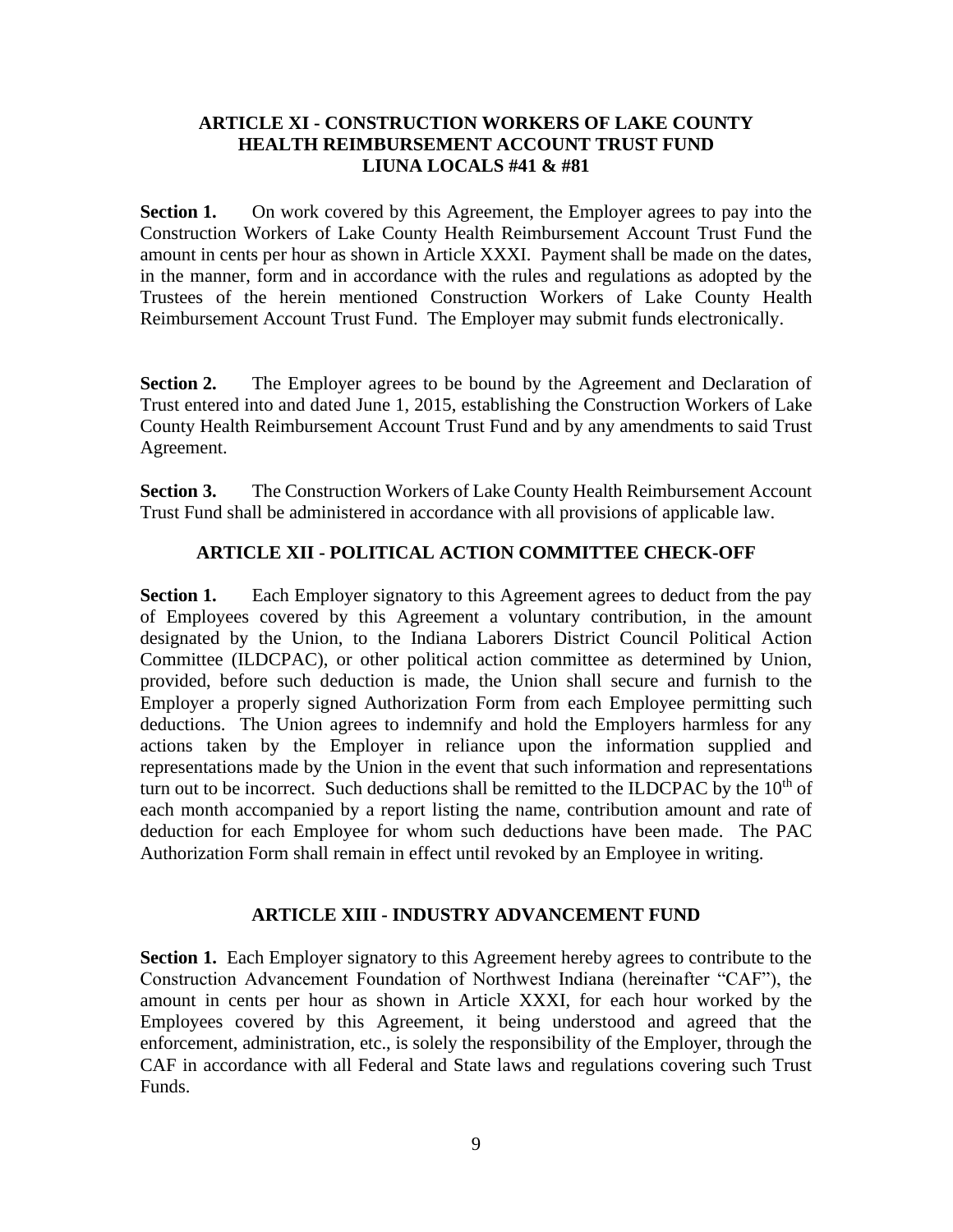**Section 2.** It is expressly understood and agreed that no Employee, Employer or Union has any vested or proprietary interest in or right to any sum constituting a part of CAF or the funds contributed to CAF.

**Section 3.** It is expressly understood and agreed that the Board of Directors of the CAF have the authority to conduct an audit of the records of any Employer to determine whether such Employer is contributing to the CAF in accord with the provisions of this Article. It is further understood that, in the event an Employer is determined to be delinquent and/or to have failed to make contributions as required in this Article, any legal expenses of the CAF, including attorney fees, court costs and audit expenses, incurred in the audit and collection of such delinquent and/or non-contributed funds shall be borne by the Employer. It is further understood and agreed that such Employer shall be obligated to pay any delinquent contributions to the CAF with interest charged at the rate of twelve percent (12%) per annum.

It is expressly understood and agreed that no Employee, Employer or Union shall have any vested or proprietary interest in or right to any sum constituting a part of CAF. Section 4. If, during the effective dates of this Agreement, there is an increase in the required contributions to the CAF, as determined by their Board of Directors, the new contribution rate will be immediately recognized and paid by the Employer as part of their usual obligations. If an increase is necessary, notification must be received by the Indiana Laborers District Council on or before March  $1<sup>st</sup>$  and will be effective June  $1<sup>st</sup>$ .

#### **ARTICLE XIV - NOTIFICATION**

<span id="page-12-0"></span>**Section 1.** The Employer or his authorized representative shall notify the applicable Local Union of the Party of the Second Part of all Employees given employment covered by this Agreement, within six (6) days after the closing date of the payroll week in which the new Employee was hired in order that the Union may obtain the required and necessary information from the aforesaid individuals to properly register them in the Pension, Welfare and Training Trust Funds. On the first fringe benefit report after hire in, the Employer will submit name, social security number and current known address of new Employees.

In the event an Employer signatory hereto violates this Article, the Union shall have the right to file a grievance under this Agreement or commence a lawsuit against the Employer, or both.

#### **ARTICLE XV - WORKING HOURS AND OVERTIME AND PAY**

<span id="page-12-1"></span>**Section 1.** (a) The regular work week shall be a forty (40) hour week Monday a.m. through Sunday p.m. The project starting time shall be established in the pre-job conference. Once established, the project starting time shall not be changed without mutual consent of both Parties.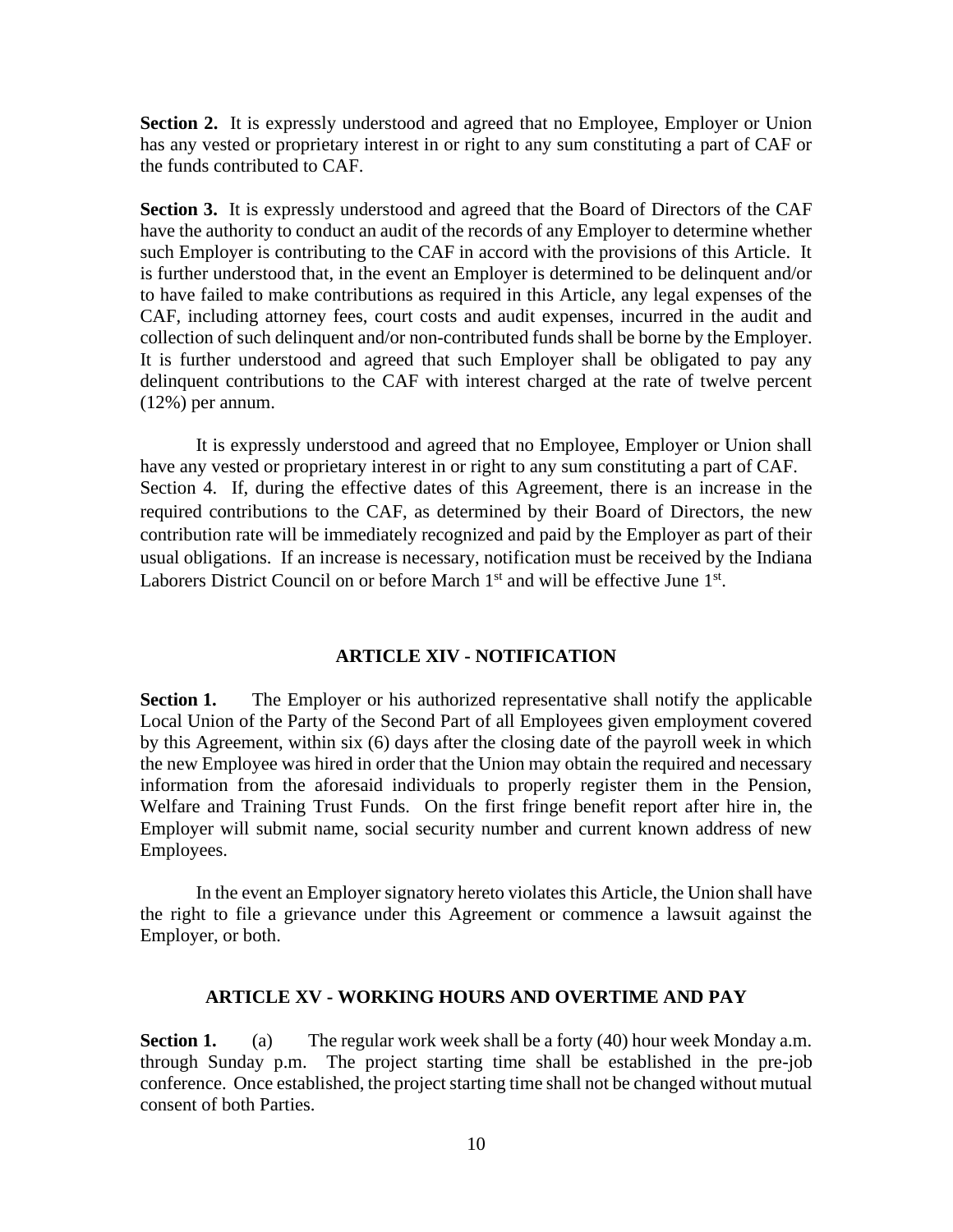(b) If an Employee is required to start work prior to the regular starting time established in the pre-job conference, said Employee shall receive one and one-half  $(1 \frac{1}{2})$  times the regular rate of pay for each hour worked prior to the regular starting time.

(c) At the pre-job conference, the Contractor shall be entitled to elect working his Employees under one of two options.

- 1. On the basis of five (5) consecutive work days, Monday through Friday, eight (8) hours per day, or;
- 2. On the basis of four (4) consecutive work days, Monday through Thursday, ten (10) hours per day.

(d) The option selected during the pre-job conference must be mutually agreed to and may be changed only by the Contractor giving notification to the Union five (5) days in advance of such change.

(e) If the Contractor elects Option 1, all hours worked by the Employee in excess of eight (8) hours in any one day (exclusive of lunch period) or over forty (40) hours in one work week (Monday through Friday) shall be paid at the rate of one and onehalf  $(1 \frac{1}{2})$  times the regular rate of pay.

(f) If the Contractor elects Option 2, all hours worked by the Employee in excess of ten (10) hours in any one day (exclusive of lunch period) or over forty (40) hours in any one work week (Monday through Thursday) shall be paid at the rate of one and one-half  $(1 \frac{1}{2})$  times the regular rate of pay.

(g) Should some unforeseen stoppage or accident occur to a machine near the end of the working day, and it can be repaired and put in operation again by or before the ordinary quitting time and the workmen required are held on pay during the stoppage, then all truck loads of material w at that time shall be run through the machine and finished at the regular rates of pay.

(h) The Employee shall be advised in the evening before leaving the job whether there will be work the following day. Except for inclement weather or any other conditions beyond the Employer's control*,* any Employee who reports to work shall be paid in accordance with the following provisions:

Option (a): 2 hours shall be paid to an Employee for reporting; however, an Employee may be required to remain on the job to perform whatever non-productive work may be assigned for such 2 hour period.

> 4 hours shall be paid to an Employee if an Employee actually starts productive work.

If an Employee works over 4 hours, he shall be paid for 8 hours.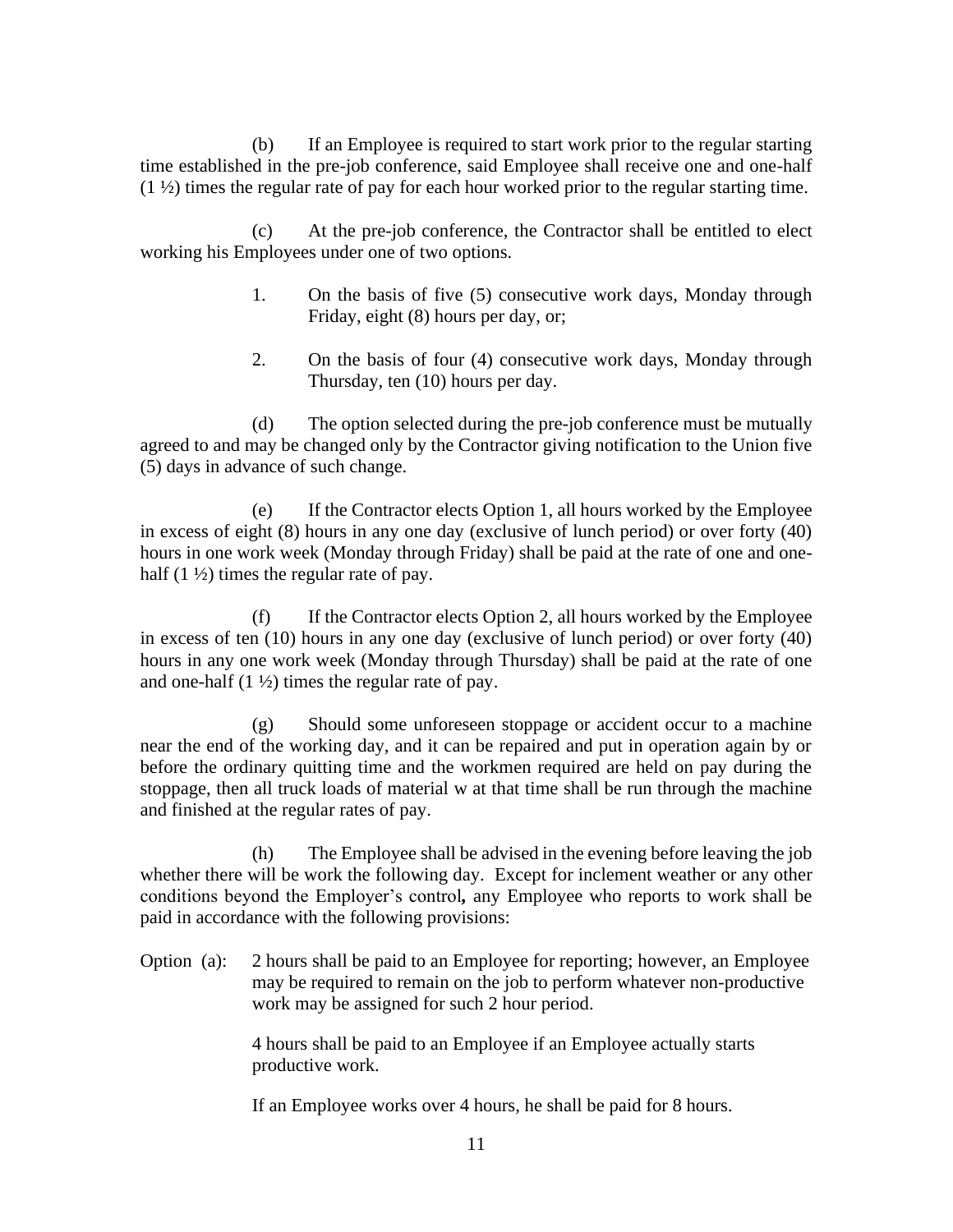Option (b): 2 hours shall be paid to an Employee for reporting, however, an Employee may be required to remain on the job to perform whatever non-productive work may be assigned for such 2 hour period.

> 5 hours shall be paid to an Employee if an Employee actually starts productive work.

If an Employee works over 5 hours, he shall be paid for 10 hours.

**Inclement Weather** – When an Employee reports to work but is unable to work due to inclement weather or any other condition beyond the Employer's control, the Employee will receive two hours show up pay for reporting unless notified one (1) hour in advance of the regular shift starting time by the Employer not to report. When an Employee starts to work but is unable to continue due to inclement weather or any other conditions beyond the Employer's control, then the Employee will be paid for actual hours worked.

(i) The following holidays together with Sundays shall be considered as legal holidays: Labor Day, New Years Day, Memorial Day, Fourth of July, Thanksgiving Day and the day thereafter, and Christmas Day. (No work shall be performed on Labor Day except to save life or property). Work performed on these days shall be paid for at the rate of double time the regular rate of pay. Should any of the herein mentioned Holidays fall on Sunday, the following Monday shall be considered the Holiday.

(j) For the purpose of this Article, the Employer or his authorized representative and the Business Agent of the Local Union within whose area the work is located, upon starting work on a new project, shall establish the seven consecutive calendar days which will constitute the work-week for the project. This workweek shall prevail for the duration of the project.

(k) Employer shall furnish special wearing apparel, such as rain hats, coats and boots, to protect the Employees when working in inclement weather or adverse conditions but the Employer shall be permitted to charge any Employee for such wearing apparel, should the Employee fail to return any item issued to him as mentioned in this section.

(l) The Employees covered by this Agreement shall receive a thirty (30) minute uninterrupted lunch period between the hours of 11:00 a.m. and 1:00 p.m. When an Employee is required to work through the lunch period as stated above, the Employee shall be paid one and one-half  $(1 \frac{1}{2})$  times the regular rate of pay for the thirty (30) minutes of work through lunch.

Even when a laborer is required to work through lunch, it is the intent of the parties that he shall at least have the opportunity to eat while working.

## Examples:

1. Laborers working a total of six (6) hours (stoppage due to inclement weather) including working through lunch period, shall be compensated the amount of five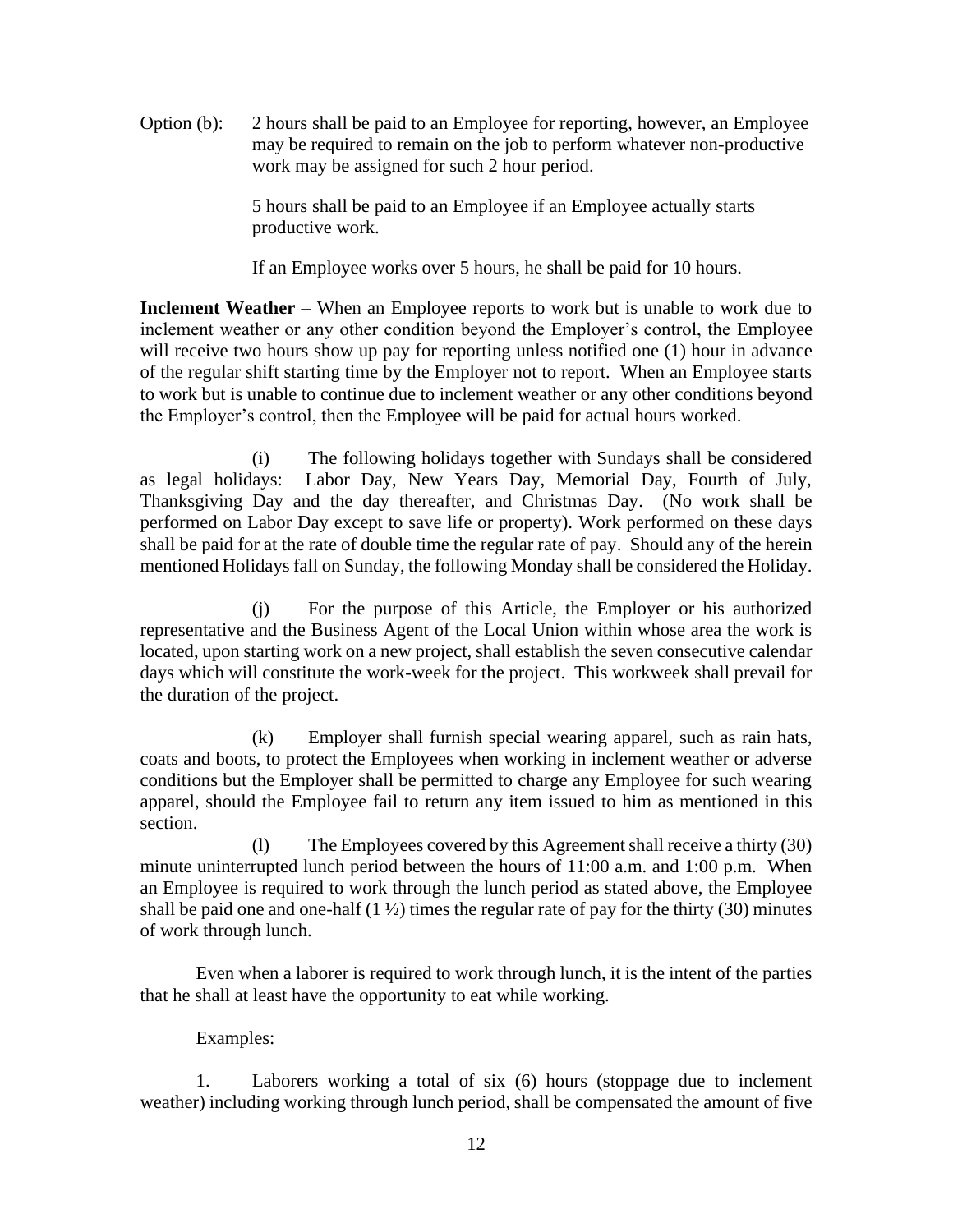and one-half  $(5 \frac{1}{2})$  hours at straight time rate plus one-half  $(1/2)$  hour at time and one-half  $(1 \frac{1}{2})$  for the lunch period.

2. Laborers working a total of eight (8) hours including working through lunch period, shall be compensated the amount of seven and one-half  $(7 \frac{1}{2})$  hours at straight time rate plus one-half  $(1/2)$  hour at time and one-half  $(1\frac{1}{2})$  rate for the lunch period.

3. Laborers working a total of eight and one-half (8 ½) hours including working through the lunch period, shall be compensated the amount of eight (8) hours at straight time rate plus one-half  $(1/2)$  hour at time and one-half  $(1 \frac{1}{2})$  rate for the lunch period.

Laborers working a total ten (10) hours, including working through lunch period, shall be compensated the amount of eight (8) hours at straight time rate plus one-half (1/2) hour at time and one-half  $(1 \frac{1}{2})$  for the lunch period plus one and one-half  $(1 \frac{1}{2})$  hours at time and one-half  $(1 \frac{1}{2})$  rate for overtime.

(m) When any Employee or Employees work in two (2) or more classifications during the period of the first half of the shift, he or they shall receive the wage rate of the highest classification for such period and an Employee or Employees working in two (2) or more classifications during the period of the second half of a shift shall receive the wage rate of the highest classification for such period.

**Section 2.** Employees shall be paid weekly and payment shall be in full for the payroll period. Payment shall be paid within six (6) days of the payroll period and shall be in cash or by check or by direct deposit as authorized in writing by each Employee. Each weekly pay shall be accompanied by a statement listing the name of the Employee and Employer, the date, number of hours worked, both straight and overtime, the monies deducted, and for what purpose said deductions were made. When an Employee is discharged or laid off permanently, he shall receive his pay at the time of being discharged or laid off. Should an Employee be required to wait for his pay, he shall receive four (4) hours pay at his regular rate of pay for each day he waits. Any Employee voluntarily quitting shall be paid at the next regular pay day. Provided, that nothing stated herein shall prohibit an Employer upon discharge or lay-off to pay an Employee with a "field" pay check not listing deductions. In such instances when a "field" payroll check is utilized, the Employer shall mail to the Employee at the end of the pay period a statement noting the deductions and reasons therefore.

**Section 3.** An employee shall be paid at the appropriate rate for time worked on Saturday or Sunday based on the clock. For work performed between 12:01am Saturday through 12:00 midnight he shall receive time and ½ unless it's a holiday. For work performed between 12:01am Sunday through 12:00 midnight he shall receive double time. If a shift starts prior to midnight and extends thru 12:00 midnight he shall be paid at the appropriate rate based on the clock for when the hours are worked.

Should the aforementioned be violated, then it will not be considered a violation of this Agreement should a work stoppage occur for the purpose of enforcing the provision.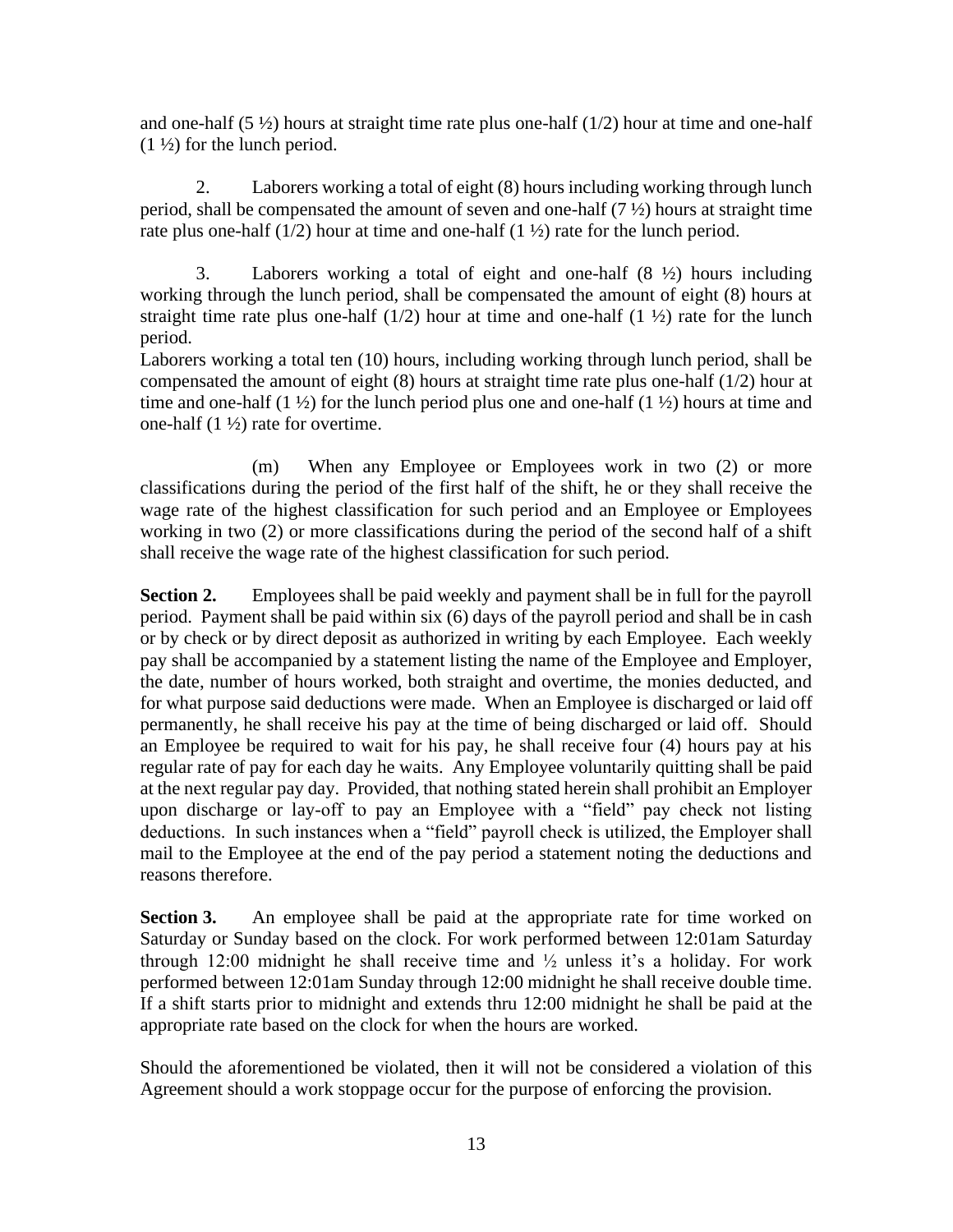## **ARTICLE XVI - SHIFT WORK**

<span id="page-16-0"></span>**Section 1.** The Employer may elect to work not in excess of three (3) shifts in which case the starting and quitting times referred to in Article XV shall not apply. No work shall be considered shift work under this Article unless two (2) or more shifts are worked for a period of three consecutive days, except when the period required is broken by Saturday, Sundays, holidays, an Act of God, inclement weather or strike. If the shift is broken before such three (3) consecutive days, the applicable overtime rate will apply.

**Section 2.** The first shift shall receive the established hourly wage rate set forth herein for eight (8) hours work. The second shift shall receive eight (8) hours pay at the regular established rate of pay for seven and one-half  $(7 \frac{1}{2})$  hours of actual work. The third shift shall receive eight (8) hours pay at the regular established rate of pay for seven (7) hours of actual work.

**Section 3.** When Employees are required to work overtime on the first shift, they shall be paid the established overtime rate of pay for all hours worked in excess of eight (8) hours on any one (1) shift.

**Section 4.** When Employees are required to work overtime on the second shift, they shall be paid the established overtime rate of pay for all hours worked in excess of seven and one-half  $(7 \frac{1}{2})$  hours and in addition they will be paid for the one-half  $(1/2)$  bonus hour of each shift for the shift differential. Fringe benefit contributions shall be paid on the second shift bonus one-half (1/2) hour. When Employees are required to work overtime on the third shift, they shall be paid the established overtime rate of pay for all hours worked in excess of seven (7) hours and in addition they will be paid for the one (1) bonus hour of each shift for the shift differential. Fringe benefit contributions shall be paid on the third shift bonus eighth  $(8<sup>th</sup>)$  hour.

**Section 5.** If the first shift is the only shift and starts after 6:00 p.m., Employees will be paid one dollar and fifty cents (\$1.50) per hour over the regular established rate of pay.

<span id="page-16-1"></span>**Section 6.** When an Employee is required to work overtime, the Employer will be obligated to continue paying the applicable overtime rate until the Employee has had an eight (8) hour break.

# **ARTICLE XVII - UNIFORMITY**

In the event that any other employer or employer group reaches an agreement with the Laborers International Union of North America, State of Indiana District Council covering in any part the same work as this Agreement, that is in the opinion of the Four County Group in any respect more favorable than a term of this Agreement, then at the option of Four County Group such more favorable provisions shall become a part of this Agreement, as of the effective date of the more favorable provision. The Laborers International Union of North America, State of Indiana District Council shall notify, by certified mail within seven (7) calendar days of entering into any agreement with any other employer or employer group covering any part of the same work as is covered by this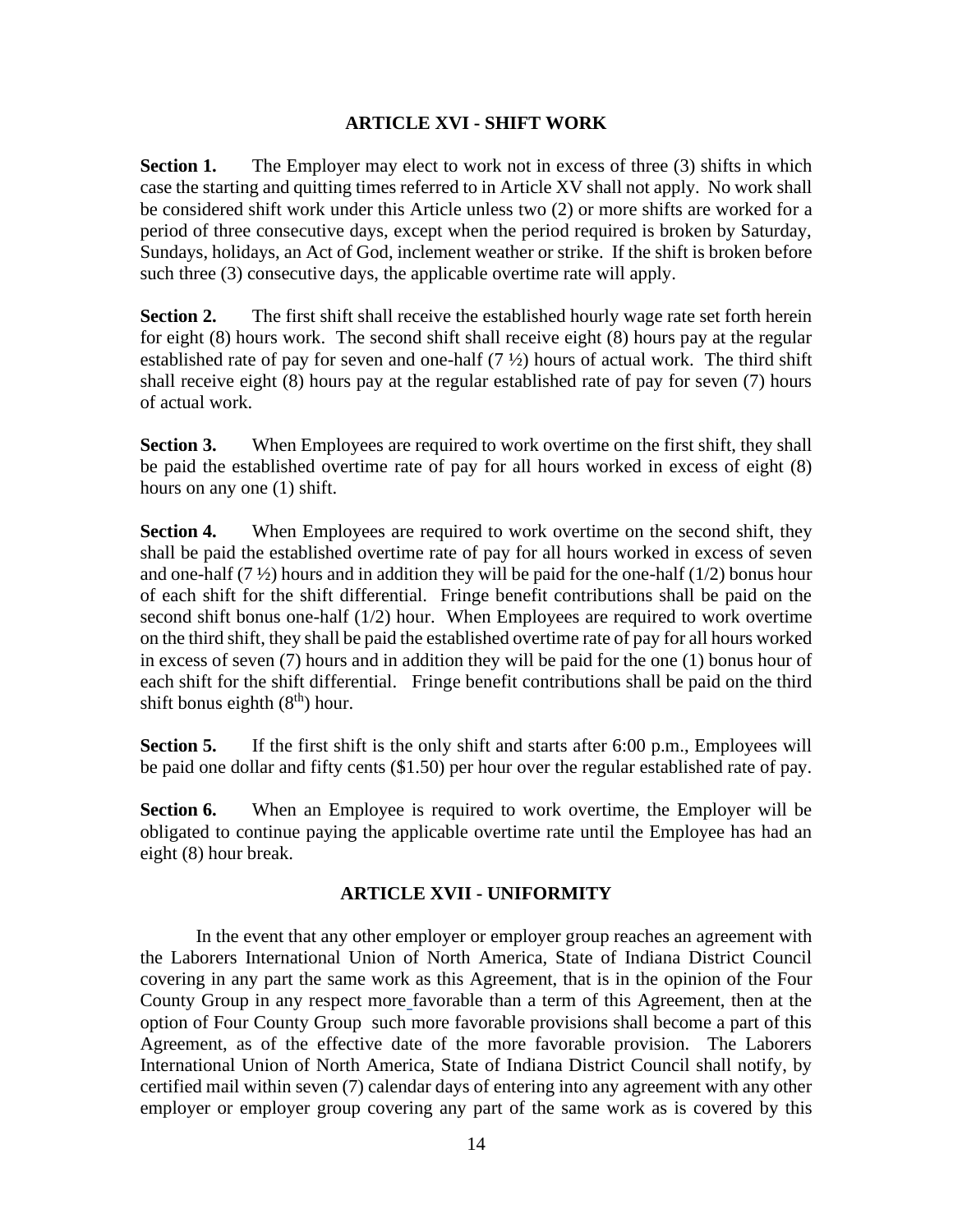Agreement, the Four County Group and provide it with a copy of any other labor agreement now or hereafter negotiated with anyone else covering in any part the same work as this Agreement but containing any different terms or conditions.

Within seven (7) calendar days of entering into an "Assent of Participation", "Memorandum of Agreement", or other similar agreement, the Laborers International Union of North America, State of Indiana District Council will notify, by certified mail, the Four County Group and provide the name and address of any employer or employer group who signs any such "Assent of Participation", Memorandum of Agreement", or similar agreement or who otherwise becomes bound to an agreement containing the same terms and conditions as this Agreement.

<span id="page-17-0"></span>Nothing in this Article applies to agreements entered into by Laborers International Union of North America, State of Indiana District Council and any other employer that are more favorable only by force of law.

### **ARTICLE XVIII - ESCAPE CLAUSE**

Except as provided in Article XXXVI this Agreement may be opened during the life of said Agreement by mutual agreement signed by the negotiating agents, which Agreement shall contain the matters to be considered, it being strictly understood and agreed that this clause will not be invoked to provide for change of wages or for more stringent working conditions to the economic detriment of the Party of the First Part. Neither will this clause be invoked for any purpose deemed detrimental to the State of Indiana District Council or any of its affiliated Local Unions.

## <span id="page-17-1"></span>**ARTICLE XIX - SELECTION OF LABOR – EMPLOYMENT REGULATIONS**

**Section 1.** (a) In employment, no applicant shall be discriminated against for membership or non-membership in the Union. When the Employer has requested the Union to furnish Employees for a job, such Employees shall be referred by the Union on a non-discriminatory basis.

(b) The Employer retains the right to reject any applicant whether furnished by the Union or not, and further, the Employer shall have the right to determine the competency and qualifications of his Employees and the right to discharge for just cause.

(c) The Employer may call the Union for an individual by name, provided he is not employed by another Employer. Under such circumstances the Union shall refer such individual.

(d) The Union and Employer agree to comply with the Immigration Reform and Control Act of 1986 and rules and regulations promulgated thereunder.

**Section 2.** The Union will not send an Employee to the Employer who they know does not comply with the Residency Requirements of the Immigration and Reform Act.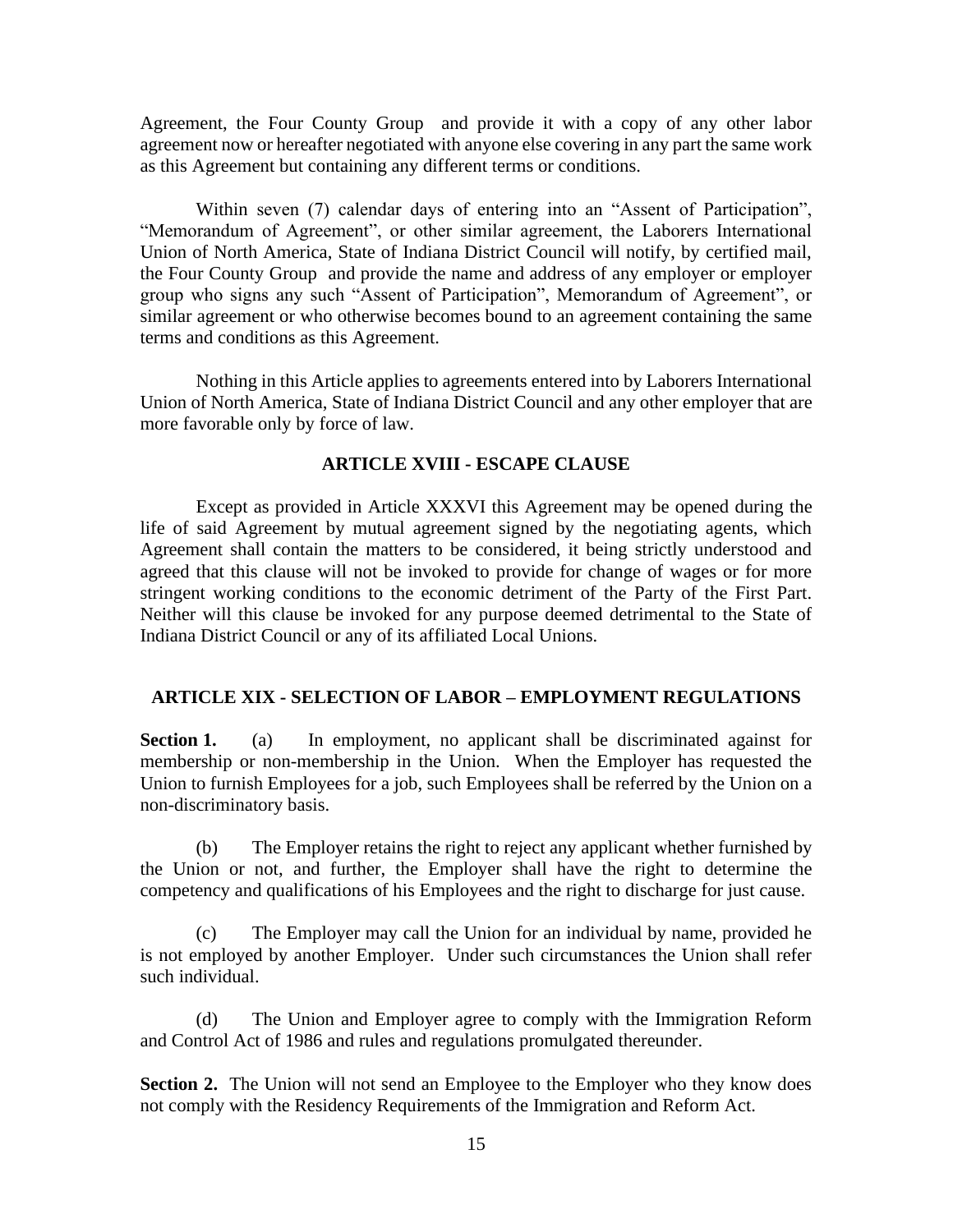## **ARTICLE XX - STEWARDS**

<span id="page-18-0"></span>**Section 1.** When the Business Manager or his designated representative deems it advisable, he may, upon written notice to the Employer, appoint from the Employer's existing work force a Steward or Stewards on any given project. Said Steward is to be recognized by the Employer and he shall have the right to act on any grievance without discrimination. Said Steward shall be a working Employee and shall be retained on any given project as long as, or when any Employee covered by this Agreement is employed on the project by the Employer, in accordance with Article XIX Section 1(b).

**Section 2.** In case the Steward cannot settle any dispute or grievance, the Business Manager shall be notified to take up with the Party of the First Part said grievance. For all purposes of this Agreement, it is understood that the duties of the Steward are limited to:

- (a) To insist that the provisions of this Agreement be complied with by the First and Second Parties.
- (b) To report to the Business Manager any question that he cannot settle with the Party of the First Part.
- (c) To report unsafe conditions to the Job Superintendent.

**Section 3.** When the Employer starts a special crew or  $2<sup>nd</sup>$  or  $3<sup>rd</sup>$  shift crews, he will not be compelled to use the same Steward on the special or shift work as on the regular work.

**Section 4.** In the event of a general lay-off by the Employer for any reason, the Steward shall be the first Employee recalled, unless the Employer needs an Employee who possesses specific skills that a Steward cannot perform. In that event, the Employer may recall another Employee and the Steward will be the second man recalled.

# **ARTICLE XXI - GRIEVANCE PROCEDURE**

<span id="page-18-1"></span>**Section 1.** (a) There shall be no stoppage of work on account of any difference of opinion, or dispute which may arise between the Parties of the First Part and Second Part. It is agreed by the Parties that all grievances, disputes, or claims, which may arise with respect to the enforcement or interpretation of any of the terms of this agreement are to be resolved in the following manner:

All grievances, disputes, or claims which may arise between Employers signatory to this Agreement or Employees who have accepted this Agreement and thus become parties hereto shall be resolved in the following manner:

(1) The dispute shall first be discussed by the Job Steward or other Union Representative and the Employer's Foreman and/or Superintendent.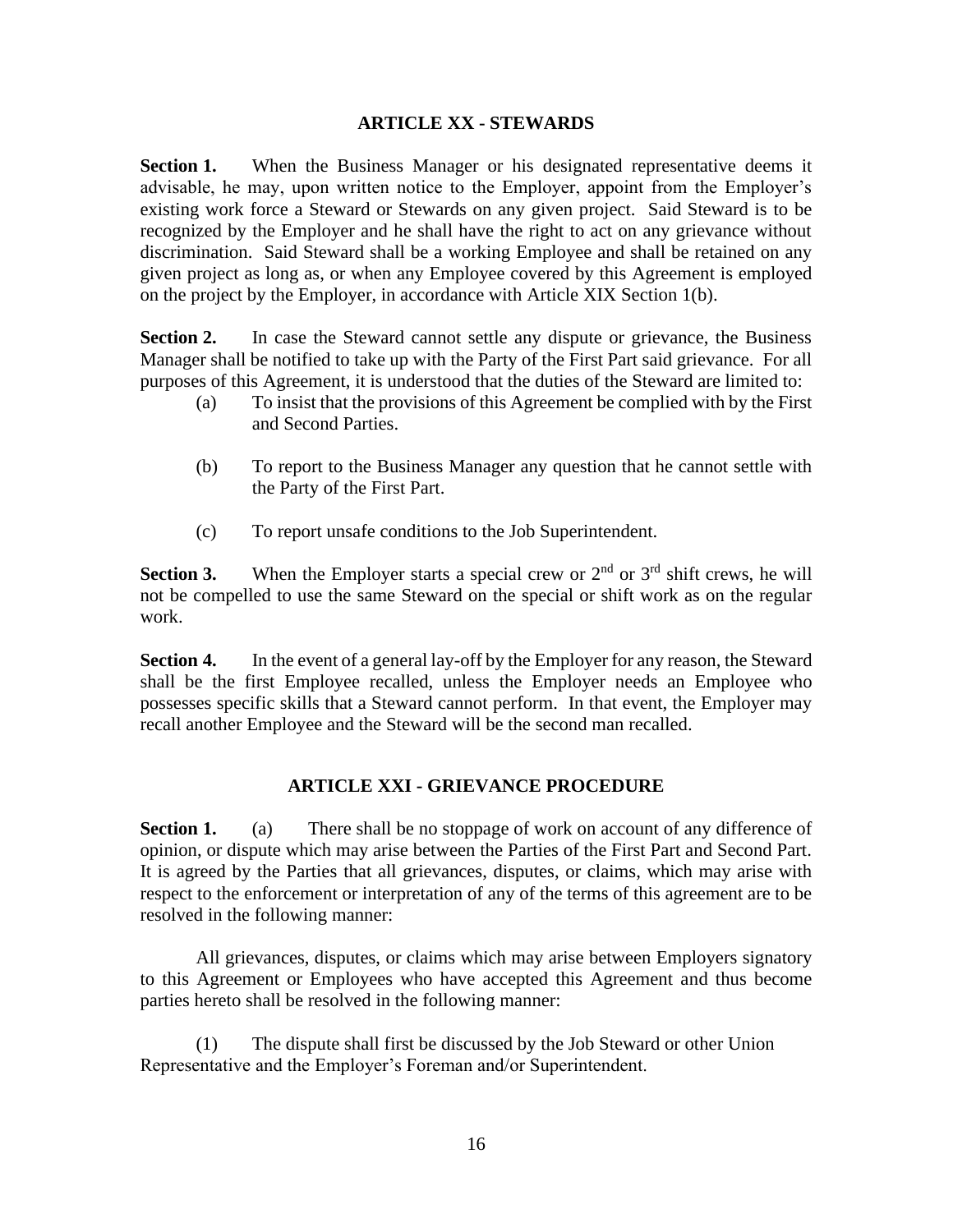(2) If the grievance is not resolved, then the dispute shall be referred to the Business Representative of the Union and the Employer's Representative.

(3) In the event said dispute has not been resolved, the State of Indiana District Council, through its Representative, shall meet with the Employer's Representative, in an attempt to resolve said dispute.

(4) In the event that the dispute is not settled, either Party may, through written notice to the other Party, submit the grievance or dispute to final and binding arbitration.

(5) The Arbitrator shall be selected in the following manner:

The Federal Mediation and Conciliation Service shall be requested to submit a panel of arbitrators of which names are alternately struck until the remaining arbitrator, whose name remains on the list, shall serve as the arbitrator to hear and decide the dispute and/or grievance. The arbitrator's decision shall be final and binding on both parties.

It is agreed, however, that compliance with a final decision of the arbitrator pending a judicial review of such decision shall not be deemed a waiver of the right to seek judicial review.

The cost of the arbitrator shall be borne equally by both Parties to the grievance and/or dispute.

**Section 2.** Notice of the grievance or dispute shall be made to the Employer and Local Union involved, in writing, by certified mail, within ten (10) days from occurrence of the alleged violation or dispute. The Parties agree that any particular grievance or dispute not called to the attention of the individual Employer and the Local Union within ten (10) days after the alleged violation shall be deemed to have been waived.

**Section 3.** Copies of the decision made by the Grievance Committee and/or the Arbitrator shall be mailed to the Employer and the Union.

**Section 4.** There shall be no stoppage of work on account of any difference of opinion or dispute which may arise between the Parties of the First and Second Part, or between this and any other unit or units of Organized Labor, or between other units of Organized Labor, or between any unit or units of Organized Labor and any other division of the Construction Industry.

**Section 5.** EXCEPTIONS – Notwithstanding the other provisions of this Article, it shall not be a violation of this Agreement if any Employee or Employees of an Employer cease work or picket because of non-payment of wages, dishonored payroll checks, nonpayment of Health and Welfare contributions, Pension contributions, Training contributions, and/or Working Dues deductions by said Employer.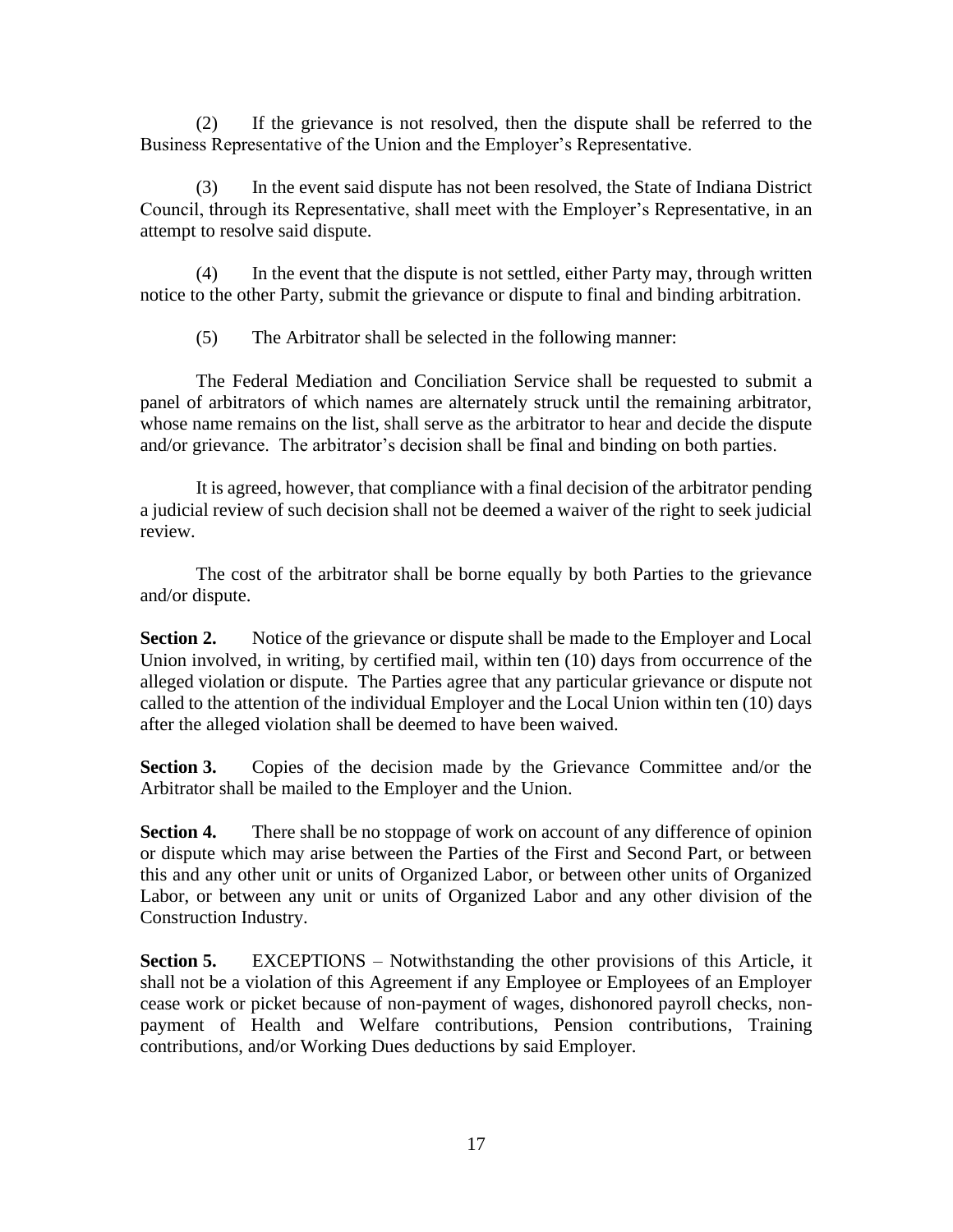### <span id="page-20-0"></span>**ARTICLE XXII - JURISDICTIONAL DISPUTES – OTHER WORK STOPPAGES**

It is agreed that there shall not be any work stoppages over jurisdictional disputes with any Craft or Crafts employed on any project which have a written Agreement with the Party of the First Part or a declared policy on Heavy and Highway and Utility Construction with the Party of the Second Part. Furthermore, should other disputes or differences arise with other Parties which endanger the continuous progress of a project, which cannot be settled at the Local level, work shall continue in the usual manner until Representatives of the International Unions of all Trades having Agreements with the Party of the First Part or declared policy on Heavy and Highway and Utility Construction with the Party of the Second Part, meet and bring about, or cause to bring about a satisfactory or mutual understanding with the Party of the First Part. Jurisdictional disputes with Crafts not having an Agreement with the Party of the First Part will be resolved pursuant to the procedures of the National Labor Relations Board.

### **ARTICLE XXIII - SAFETY**

<span id="page-20-1"></span>**Section 1.** The Employer agrees to provide safe working conditions and practices as set forth in current safety standards in the construction industry.

**Section 2.** It is agreed that each Employee covered by this Agreement shall fully comply with all safety directives issued by his Employer and shall properly utilize all safety equipment provided by his Employer when so directed. Failure to comply with these provisions may be cause for discharge.

#### **ARTICLE XXIV - PRE-JOB CONFERENCE**

<span id="page-20-2"></span>**Section 1.** Upon written request by either Party, a pre-job conference will be held prior to the time the Employees of such Employer begin work on the project.

**Section 2.** A written request for a pre-job conference sent by the Local Union to an Employer shall be sent by certified mail. If the Employer refuses to honor the request for a pre-job, or does not abide by a previously agreed and signed pre-job conference on that job, the Local Union has the right to picket, strike, and/or withhold Employees. However, no picketing, striking, withdrawal or withholding of Employees will occur until the State of Indiana District Council has had an opportunity to investigate said violation.

**Section 3.** Likewise, it shall not be in violation of this Agreement for an Employer to commence work without such requested pre-job conference, if the Union fails to meet for a pre-job conference on a date prior to that scheduled by the Employer for the commencement of work.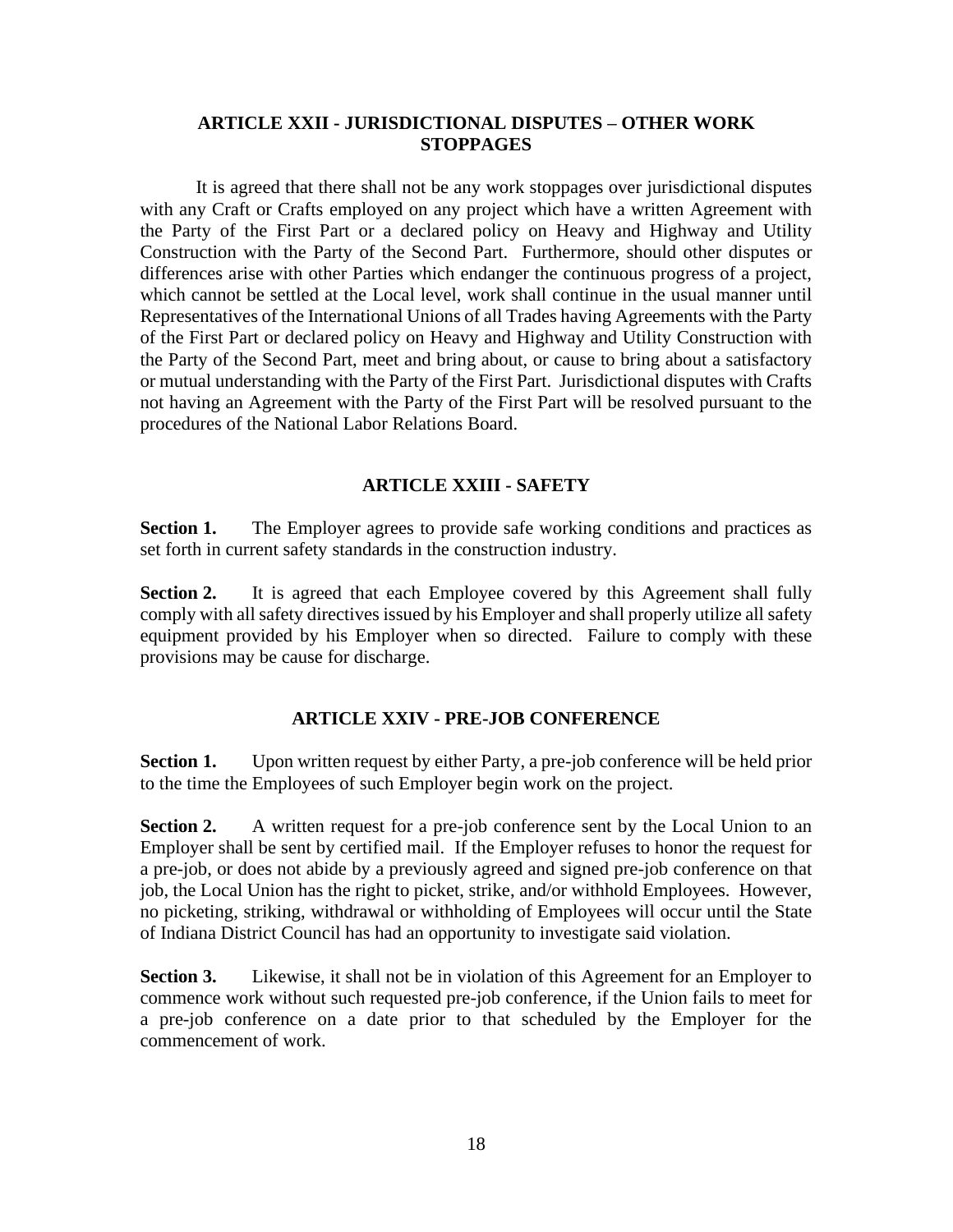### **ARTICLE XXV - WORKER'S COMPENSATION**

<span id="page-21-0"></span>The Employer agrees to insure that all worker's compensation claims will be filed in the most timely and expeditious manner and in any event not later than seven (7) days following the illness or injury. Upon request, the Employer agrees to provide the Employee and/or the Local Union involved the name and address of the Employer's insurance carrier.

# **ARTICLE XXVI - RIGHT TO JOB ACCESS**

<span id="page-21-1"></span>**Section 1.** The Employer shall make reasonable efforts to make provisions for permitting access to the job site by the Business Manager or his duly appointed Field Representative. If permission from the Employer is required to obtain job access, it is agreed that such permission shall not be withheld. The Business Manager or said Field Representative shall advise the individual Employer or his Representative of his presence on the project and shall not stop or interfere with the work.

**Section 2.** If access to the job site is denied, and if the Business Manager so requests in writing, the Employer will furnish to the Business Manager a letter stating: (1) That the Employer does not object to the Business Manager's access to the job site; (2) that the Employer has requested that the Business Manager be permitted entrance, but that (3) access has been denied by the Owner, identifying the name of the Owner's representative who has denied access to the job site.

# **ARTICLE XXVII - GENERAL PROVISIONS**

<span id="page-21-2"></span>**Section 1.** This Agreement covers the entire understanding between the Parties hereto. No oral or written rule, regulation or understanding not incorporated herein will be of any force or effect upon any Party hereto.

**Section 2.** The Union will maintain an office or a convenient type of communication for the purpose of conversing with the Parties to this Agreement on any question arising out of the Agreement and/or any question not covered by the Agreement with which the Parties hereto may be confronted.

**Section 3.** The Employer shall at all times provide sanitary drinking water and containers and toilet facilities, same to be stationed conveniently to all Employees.

**Section 4.** Any Employer who signs this Agreement to perform work covered by this Agreement has the option of signing any other Agreement negotiated by any Local Union or the State of Indiana District Council of Laborers and any other Employer or Employer Group covering any and all work of the construction industry covered by the Laborers and pay the applicable wages, fringes and other conditions therein.

**Section 5.** There shall be no limitations on the use of machinery, tools or labor saving devices.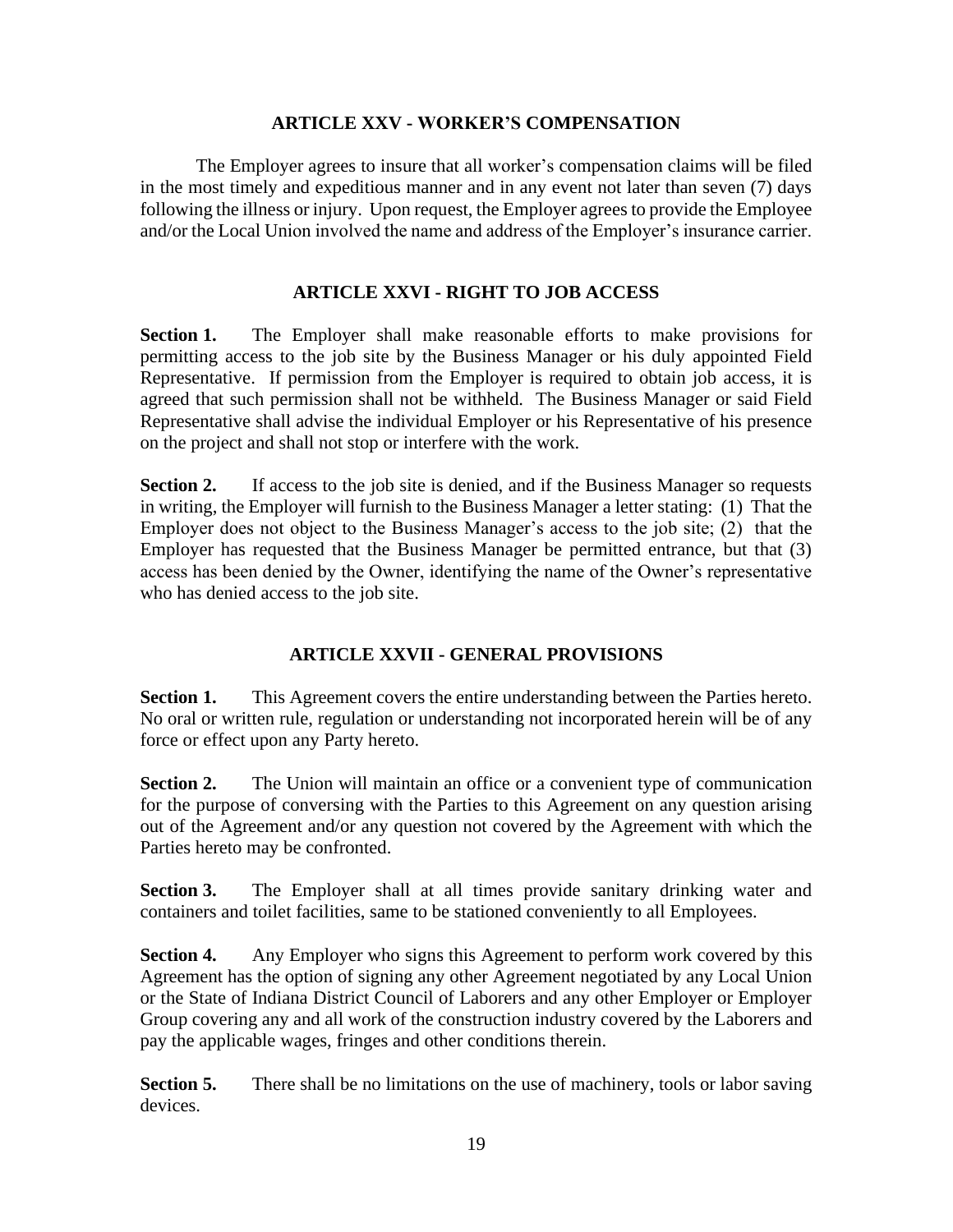**Section 6.** When the Employer is a sole proprietorship, the proprietor shall be permitted to work on his own job.

**Section 7.** The Union shall notify Four County Group of all Employers who become signatory to this Agreement and the Four County Group will notify the Union of any new members of the Division, who have given the Division its bargaining rights and of any withdrawal by Division members.

#### **ARTICLE XXVIII - SUB-CONTRACTOR**

<span id="page-22-0"></span>The Employer shall not contract any work covered by this Agreement to be done at the site of construction, including alterations, repairs or any new construction, to any person, firm or company that does not have an existing labor agreement with the Union, covering work within the scope of this Agreement, or that will not sign this Agreement with the Union.

#### **ARTICLE XXIX - TUNNEL WORK**

<span id="page-22-1"></span>Wage Rates and working conditions for tunnel Employees working under compressed air shall be those set forth in the National Tunnel Agreement, Midwest Region, between the Laborers International Union AFL-CIO, and the Underground Contractors Association of Chicago and Vicinity, Midwest Division.

#### **ARTICLE XXX - SAVINGS CLAUSE**

<span id="page-22-2"></span>Any provision contained herein that is contrary to or held to be in violation of the Labor Management Relations Act of 1947, or of any other law now in force or hereafter enacted, or hereafter becoming effective shall be void and of no force or effect, and this Agreement shall be construed as if said void provision herein were not a part thereof, it being intended, however, that the other provisions of this contract shall not be affected thereby. It is further agreed that should compliance with any law or amendment thereof, or any order or regulation issued thereunder, now or hereafter in force or effect, prohibit the carrying out of any of the provisions of this Agreement, then to the extent of such deviation or prohibition, this Agreement shall be deemed to have been automatically amended, effective on the effective date of such law, order, or regulation. Such amendment to this contract shall remain in effect only so long as said law, amendment, order or regulation continues in force, or until the expiration of this Agreement, whichever event shall first occur.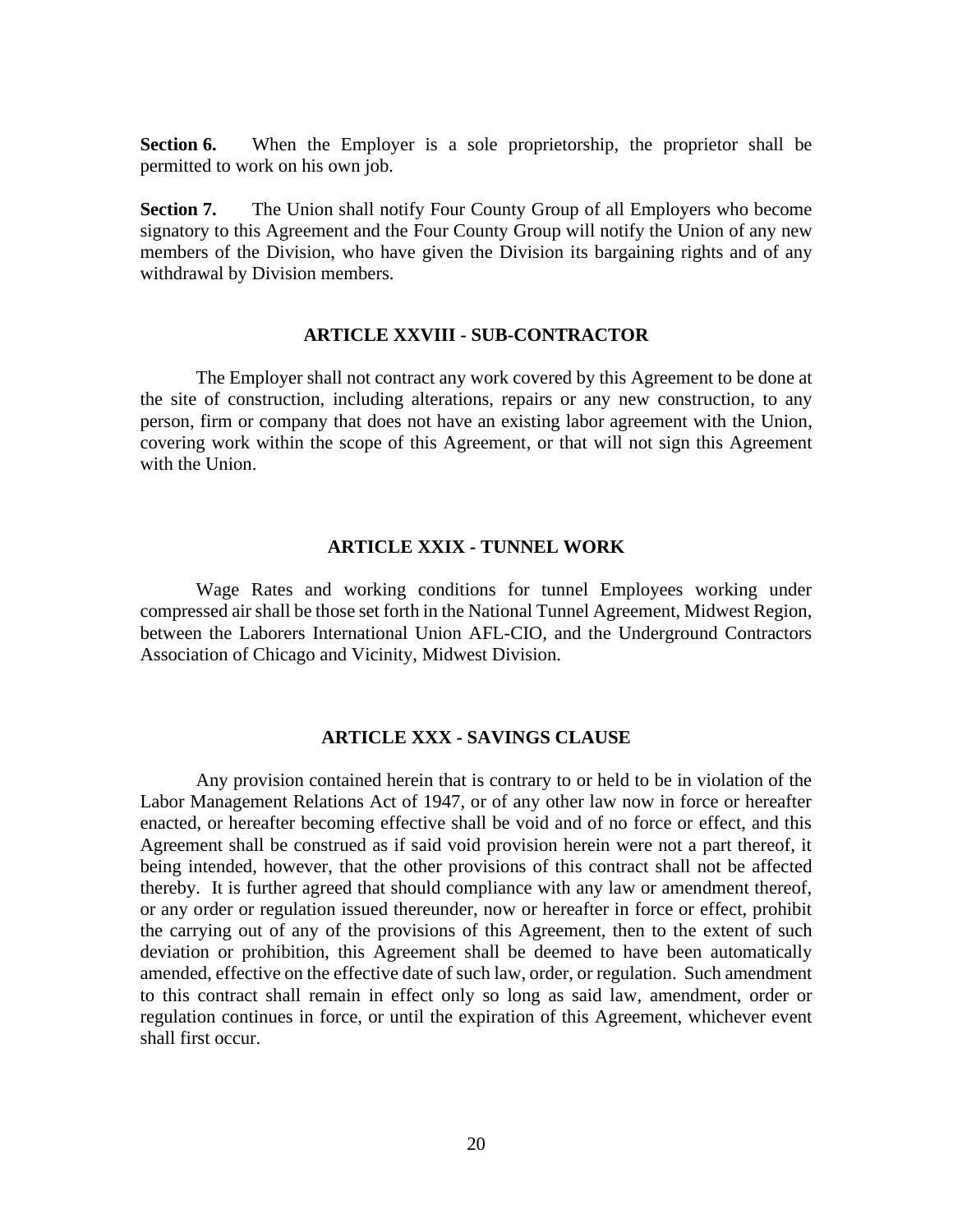# **ARTICLE XXXI - WAGES AND FRINGES**

<span id="page-23-0"></span>**Section 1.** Fringe Benefits. All Locals, all Zones covered by this Agreement.

| <b>Effective</b>       | H &W   | <b>Pension</b> | <b>Training</b>                                                  | <b>Annuity</b> | <b>HRA</b> | <b>CAF</b> | <b>BCRC</b> |
|------------------------|--------|----------------|------------------------------------------------------------------|----------------|------------|------------|-------------|
| $4/1/2022 - 3/31/2023$ | \$7.25 | \$13.28        | \$0.45                                                           | \$2.50         | \$0.15     | \$0.15     | \$0.13      |
| $4/1/2023 - 3/31/2024$ |        |                | Total Package Increase of \$2.10 to be allocated at a later date |                |            |            |             |
| $4/1/2024 - 3/31/2025$ |        |                | Total Package Increase of \$2.00 to be allocated at a later date |                |            |            |             |
| $4/1/2025 - 3/31/2026$ |        |                | Total Package Increase of \$2.00 to be allocated at a later date |                |            |            |             |
| $4/1/2026 - 3/31/2027$ |        |                | Total Package Increase of \$2.00 to be allocated at a later date |                |            |            |             |

## **Section 2. Wages**

A. Basic wage rates for highway workers shall be as follows:

| Lake, Newton, |                 |  |
|---------------|-----------------|--|
| Porter and    |                 |  |
| LaPorte       | Starke & Jasper |  |
| Counties      | Counties        |  |
|               |                 |  |
|               |                 |  |
| \$31.74       | \$28.97         |  |
| TBD           | TBD             |  |
| TBD           | TBD             |  |
| TBD           | TBD             |  |
| TBD           | TBD             |  |
|               |                 |  |

B. Basic wage rates for utilities shall be as follows:

For the purpose of Utility basic wage rates the State shall be divided into the following Zones:

Zone 1. Local 41 and Local 81, consisting of Lake, Newton and Jasper Counties.

Zone 1A. Local 81, Porter, Starke and LaPorte Counties.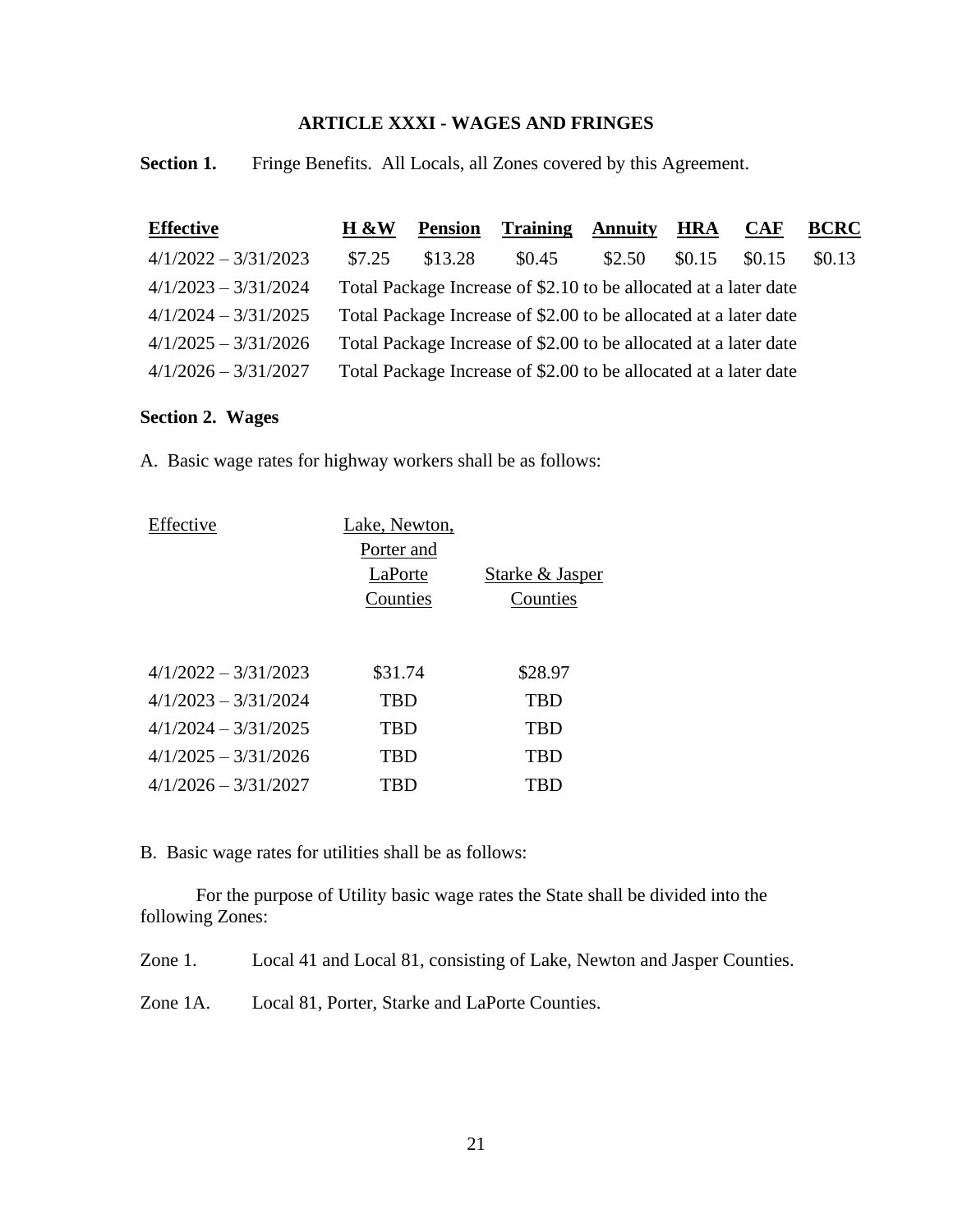Wages for the above listed Zones shall be as follows:

| <b>Effective</b>       | Zone 1     | Zone 1A    |  |
|------------------------|------------|------------|--|
| $4/1/2022 - 3/31/2023$ | \$32.57    | \$32.22    |  |
| $4/1/2023 - 3/31/2024$ | TRD        | <b>TRD</b> |  |
| $4/1/2024 - 3/31/2025$ | <b>TBD</b> | <b>TBD</b> |  |
| $4/1/2025 - 3/31/2026$ | <b>TBD</b> | TBD        |  |
| $4/1/2026 - 3/31/2027$ | TRD        | TRD        |  |

The Union and the Employer agree that all Journeymen will be required to complete a minimum of 20 hours of skills upgrade training every two (2) years.

**CATEGORY I** shall include the following and be paid the basic rate.

Construction Laborer Carpenter Tender Dingos Fence Erector Flagman Grade Checker Guard Rail Erector Continuous Steel Rod or Mat Installer Wire Mesh Layer Joint Man (Mortar, Mastic, and all other types) Lighting Installer (Permanent or Temporary) Lineman for Automatic Grade Maker on Paving Machine Mortar Man Multi-Gang Drill Multi-Plate Erector Remote-controlled Walk Behind Trench Rollers Rip-Rap Installer (All products and materials) Road Marking and Delineation Laborer Rodman and Chainman Setting and Placing of all Precast Concrete Products Sign Installation, including supporting structure Spraying, Rolling, Brushing of all Surface Sealers, Epoxies, Masonry Coatings, Curing Compounds, Cure and Seal products and other like materials on all surfaces, along with the surface preparation required Survey Crew Man Sod Layer Air Tool, Power Tool, and Power Equipment Operator Asphalt Lute Man Asphalt Raker Man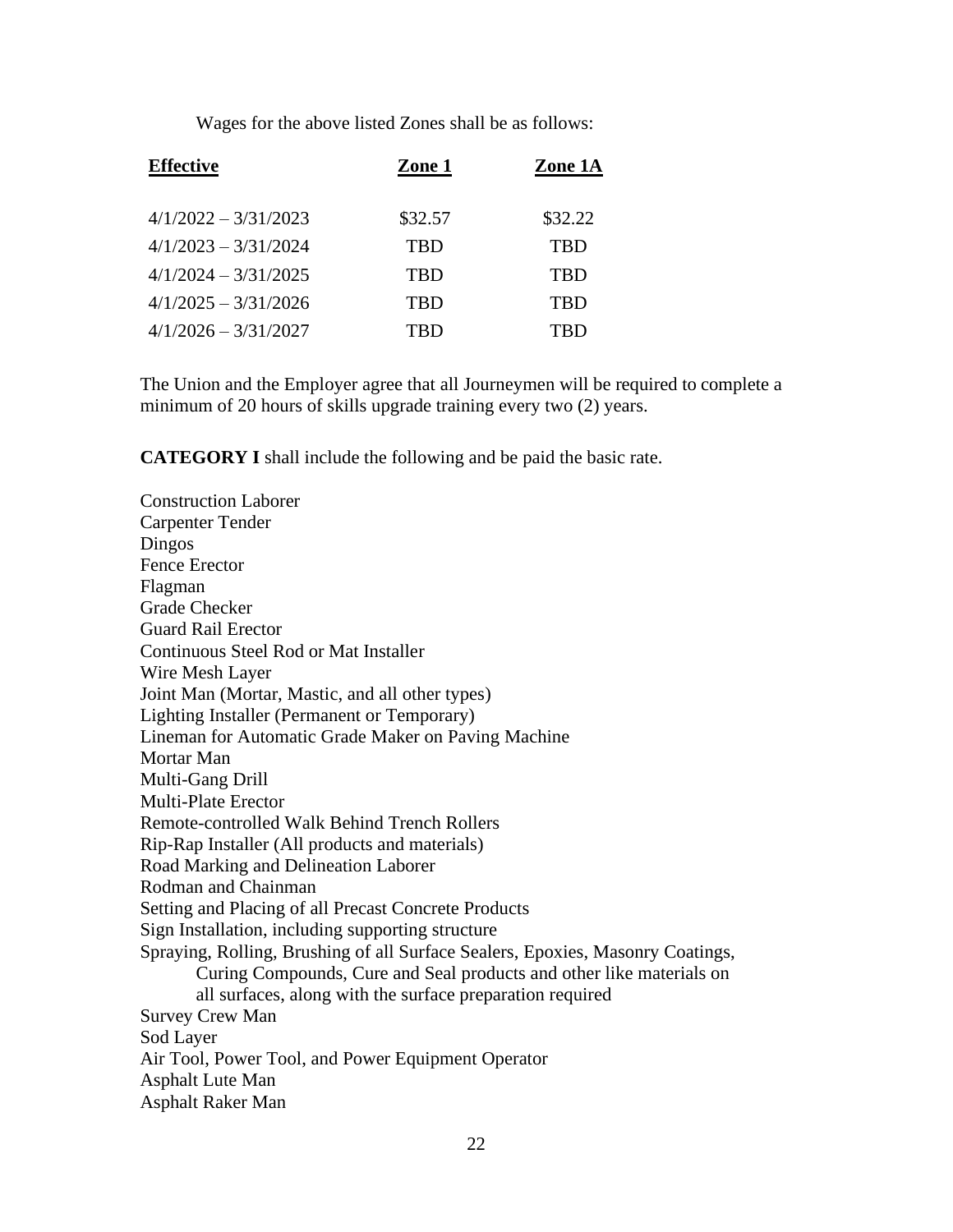Batch Truck Dumper Bridge Hand Rail Erector Handler (Bulk or Bag Cement) Chain Saw Man Concrete Conveyor Assembly Man Concrete Puddler Concrete Rubber Concrete Saw Operator Eye Level Hand Blade Operator Hydro Seeder Man Laborer Instrument Man Motor Driven Georgia Buggy Operator Power Driven Compactor or Tamper Operator Power Saw Operator Pumpcrete Assembly Man Rebar Installer Sand Blaster Man Sealer Applicator for asphalt, toxic Setting and Placing Prestressed or Precast Concrete Structural Members Side Rail Setter for Sidewalks, Side Ditches, Radii, and Pavements Spreader Box Tender (Manual or Power Driven) Straw Blower Man Subsurface Drain and Culvert Pipe Layer Horizontal Boring and Jacking Man Jackman and Sheetman Pipe Grade Man Winch and Windlass Operator Conduit Installer Water Pumps

**CATEGORY II** shall include the following and shall be paid thirty cents  $(30¢)$  per hour above the basic rate:

Cutting Torch Burner Laser Beam Aligner Manhole Erector Water Line Installer – Temporary or Permanent Welders (Electric or Oxy-Acetylene) Hod Carriers (Tending Bricklayers) TV'ing and Associated Grouting of Utility Lines

**CATEGORY III** shall include the following and shall be paid one dollar (\$1.00) per hour above the basic rate:

Transverse and Longitudinal Hand Bull Float Man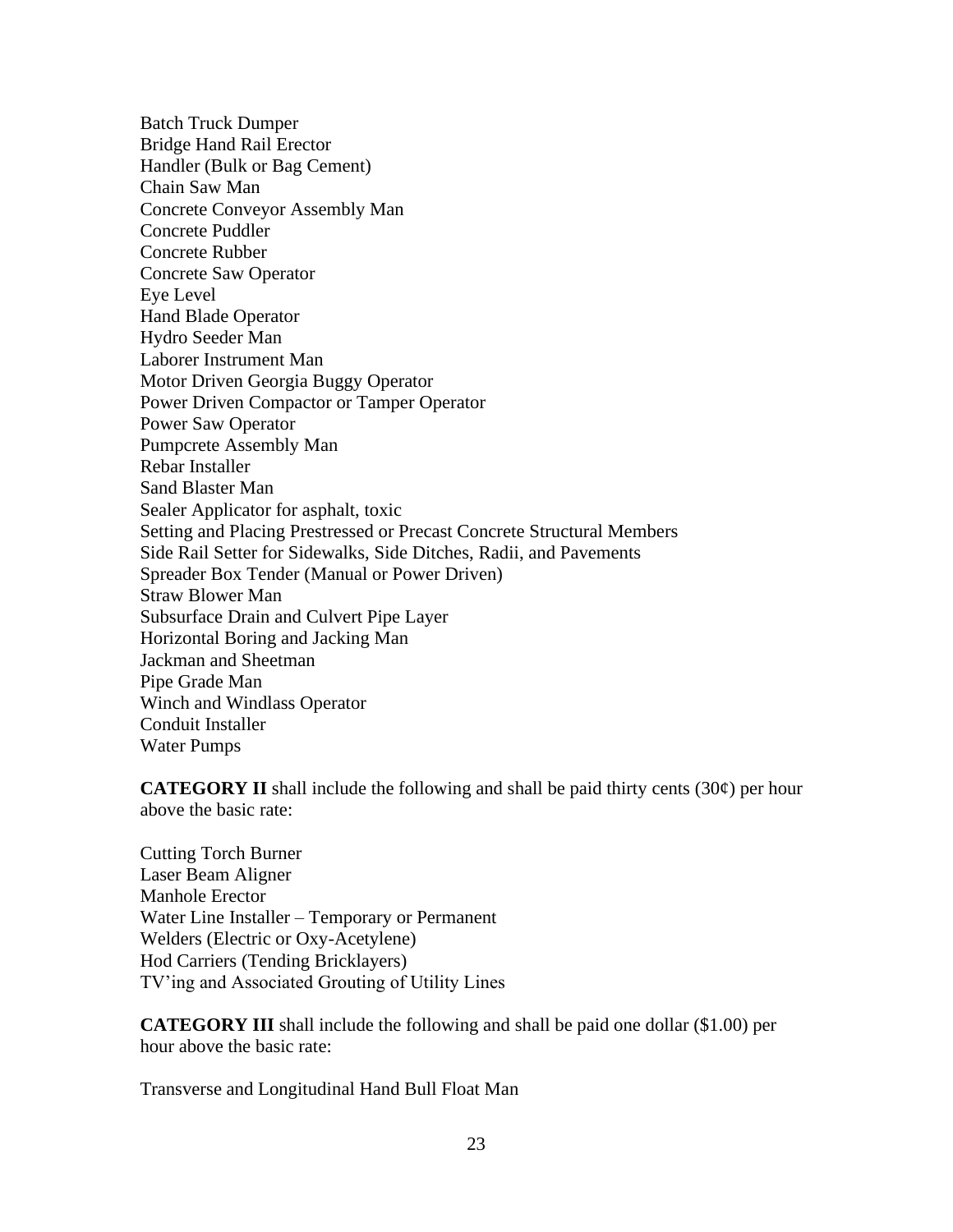Concrete Saw Joint Control Cutting Core Drill Operator (excluding testing) Air Track and Wagon Drillman Concrete Barrier Rail Form Setter Dynamite and Powder Man General Laborer Leadman Sewer Pipe Layer/Stormwater Pipe Layer Screed Man or Screw Man on Asphalt Paver

**CATEGORY IV** shall include the following and shall be paid fifty  $(50¢)$  cents per hour above the basic rate:

Laborer Leadman

**CATEGORY V** shall include the following and shall be paid one dollar and fifty cents (\$1.50) per hour above the basic rate:

Concrete Finisher/Form Setter Paving Transverse and Longitudinal Hand Bull Float Man

**CATEGORY VI** – Combination Man/Laborer Teamster

\$1.50 over tandem axle truck rate in Teamster Agreement

**CATEGORY VII –** shall include the following classifications in Caisson and Tunnel Work in free air:

| Bottom Man – Concrete Man | Basic Rate $+ .50$ |
|---------------------------|--------------------|
| Concrete Headman          | Basic Rate $+ .65$ |
| Miner or Header Man       | Basic Rate $+1.00$ |
| Mucker and Tunnel Laborer | Basic Rate $+ .50$ |

**CATEGORY VIII** shall include Watchman whose wage rates will be 65% of base rate. Fringe benefits will be paid on actual hours worked with a maximum of forty (40) hours per week.

**CATEGORY IX** - Railroad Work and Wage Rates

Shall include railroad work on public right-of-way or railroad work incidental thereto will be the highway wage rates contained herein.

New Railroad Work or Maintenance shall not be covered by this Agreement.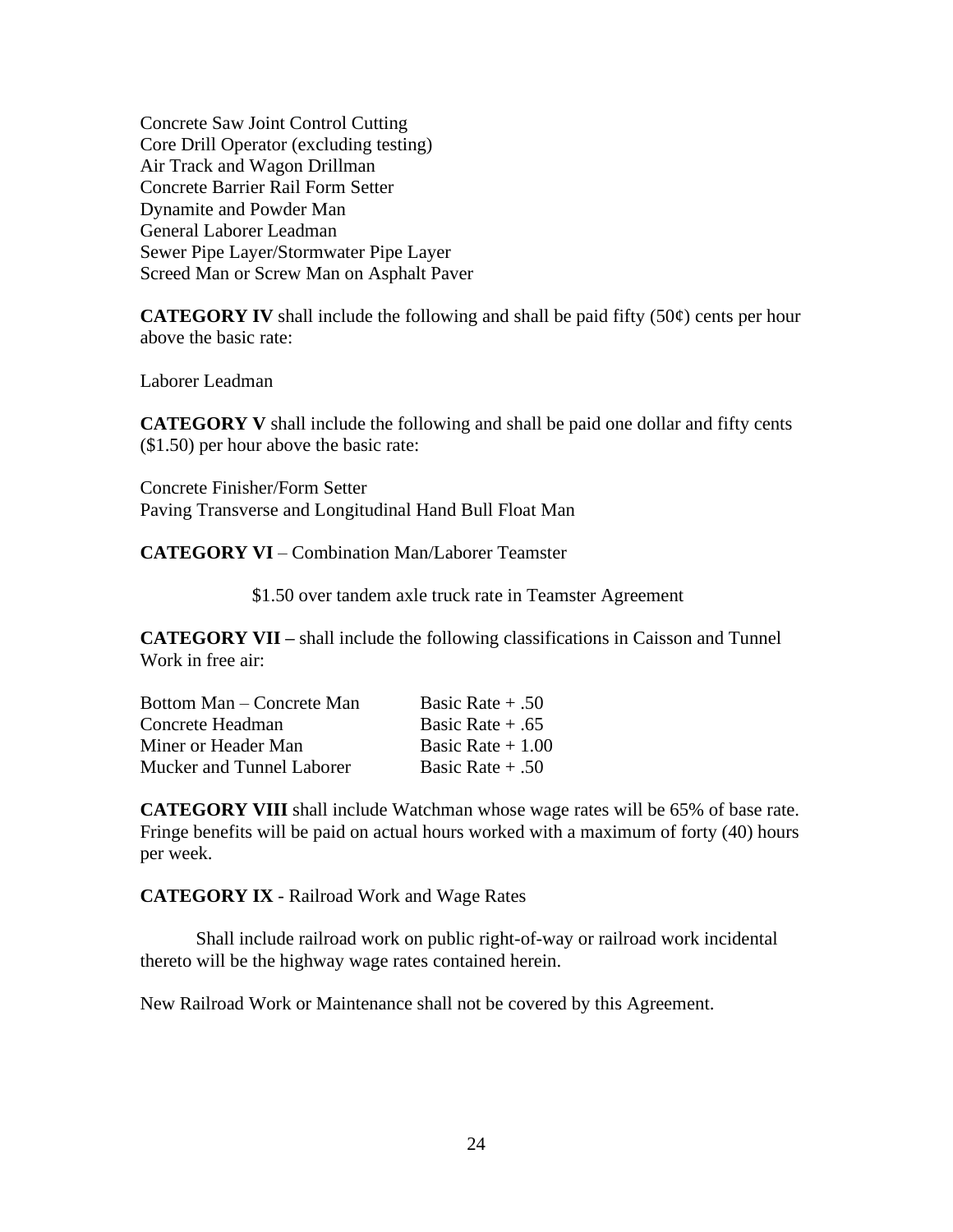### **ARTICLE XXXII - MEMORANDUM OF UNDERSTANDING MARKET RECOVERY AGREEMENT**

<span id="page-27-0"></span>THIS AGREEMENT is made and entered into by and between LABORERS' INTERNATIONAL UNION OF NORTH AMERICA, STATE OF INDIANA DISTRICT COUNCIL FOR AND ON BEHALF OF ITS AFFILIATED LOCAL UNIONS AND THE FOUR COUNTY GROUP for the purpose of making the contractors signatory to this Agreement more competitive in a market that is now beyond the realm of possibility and to create added jobs for the unemployed members of Laborers' International Union of North America, State of Indiana District Council for and on behalf of its affiliated Local Unions.

It is agreed the wage rates for work being performed and defined in Article XXXI "Wages" of the Collective Bargaining Agreement titled "Heavy and Highway" and hereinafter referred to as "Master Agreement" negotiated by and between Laborers' International Union of North America, State of Indiana District Council for and on behalf of its affiliated Local Unions and the Four County Group shall be eighty (80%) per cent of the basic wage rate plus one hundred percent (100%) fringe benefit package as defined in the Master Agreement.

This memorandum agreement covers all heavy/highway projects with a bid price less than \$500,000.00. On heavy/highway projects of more than \$500,000.00 which are mutually agreed to by both the Union and the contractor and upon notice of the contractors intention, such heavy/highway projects will be within the scope and intent of this memorandum agreement.

Provided that if a Market Recovery Agreement is reached between the Four County Group and any other craft performing work on said project then the percentage rate paid to the Laborers covered by this memorandum shall be not less than that paid to any other craft. The Union may cancel this Agreement as to a particular contractor if in its sole judgment the Union believes the said contractor has violated or abused this Agreement. Provided further, should difference of opinion arise pertaining to work covered by this Memorandum Agreement, the difference of opinion shall be settled in accordance with Article XXI "Grievance Procedure" of the Master Agreement. All other terms and conditions of the Master Agreement shall apply.

This Agreement shall not apply to projects already in progress nor to projects having been bid prior to the signing of same.

It is agreed this Agreement shall be subject to review on or before March 1 of each year by a Committee appointed by the Laborers' International Union of North America, State of Indiana District Council for and on behalf of its affiliated Local Unions and the Four County Group for the purpose of determining the value and effectiveness of said Agreement. If it is determined by either Party this Agreement has not been effective in making the signatory contractors more competitive in this Market Place and produced more employment for the members of Laborers' International Union of North America, then this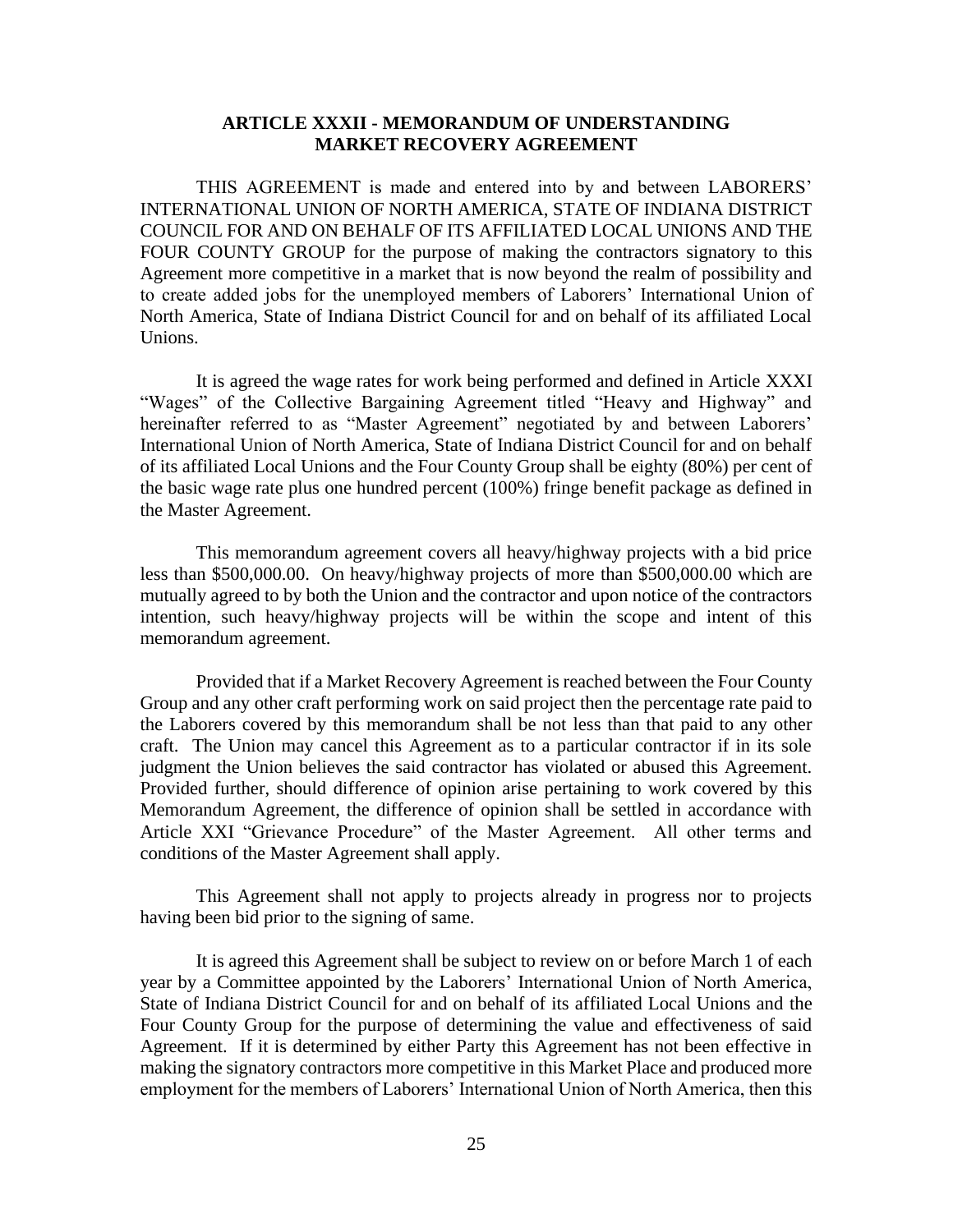Agreement may be revised for the purpose of making it more effective or it may be cancelled March 1 of each year. If proven effective, then these conditions shall be extended from year to year subject to Committee review and recommendation on or before March 1 of each succeeding year. It is also suggested this Committee meet each four (4) months of this Agreement for discussion and evaluation.

#### **ARTICLE XXXIII - BONDING**

<span id="page-28-0"></span>**Section 1.** Every Employer who employs members of the Union and agrees to be covered or maintain the provisions of this Agreement may be required by the Union to give a surety bond payable to the Laborers Benefit Funds to insure the payment of fringe benefit obligations accruing under this Agreement. The Employer shall furnish a surety bond as prescribed below within fourteen (14) days after notice from the Laborers' Fringe Benefit Funds that such is required. The amount of the surety bond shall be as follows:

**Section 2.** The Fringe Benefit Funds may require an Employer to give and provide the surety bond provided for herein if at any time: (1) the Employer has been late fifteen (15) days or more in the payment of any of its monetary obligations under this Agreement; or (2) the Employer has been late in the payment of any such obligation two (2) consecutive times during the immediately preceding twelve (12) months; or (3) the Employer has not worked within the Union's geographical jurisdiction under this Agreement during any of the immediately preceding twelve (12) months.

If after giving and providing such surety bond the Employer is not late in the payment of its monetary obligations during the next following twelve (12) months, the Employer shall be released from the requirement to provide a surety bond unless the conditions specified in the first sentence of this Section recur.

**Section 3.** When a surety bond is demanded, the Employer will obtain such in the required amount, from a company acceptable to the Fringe Benefit Funds, and the benefit funds specified in this Agreement shall be the sole beneficiaries of the bond. The bond will be given to the Fringe Benefit Funds where it will be kept.

**Section 4.** Should an Employer fail or refuse to provide the required surety bond, when such is demanded by the Union, or should an Employer fail to keep a bond in effect at all times said Employer is required to have one, the Union shall have the right to strike and/or picket, after notice, and use all other legal and/or economic means to cause the Employer to comply with this Article.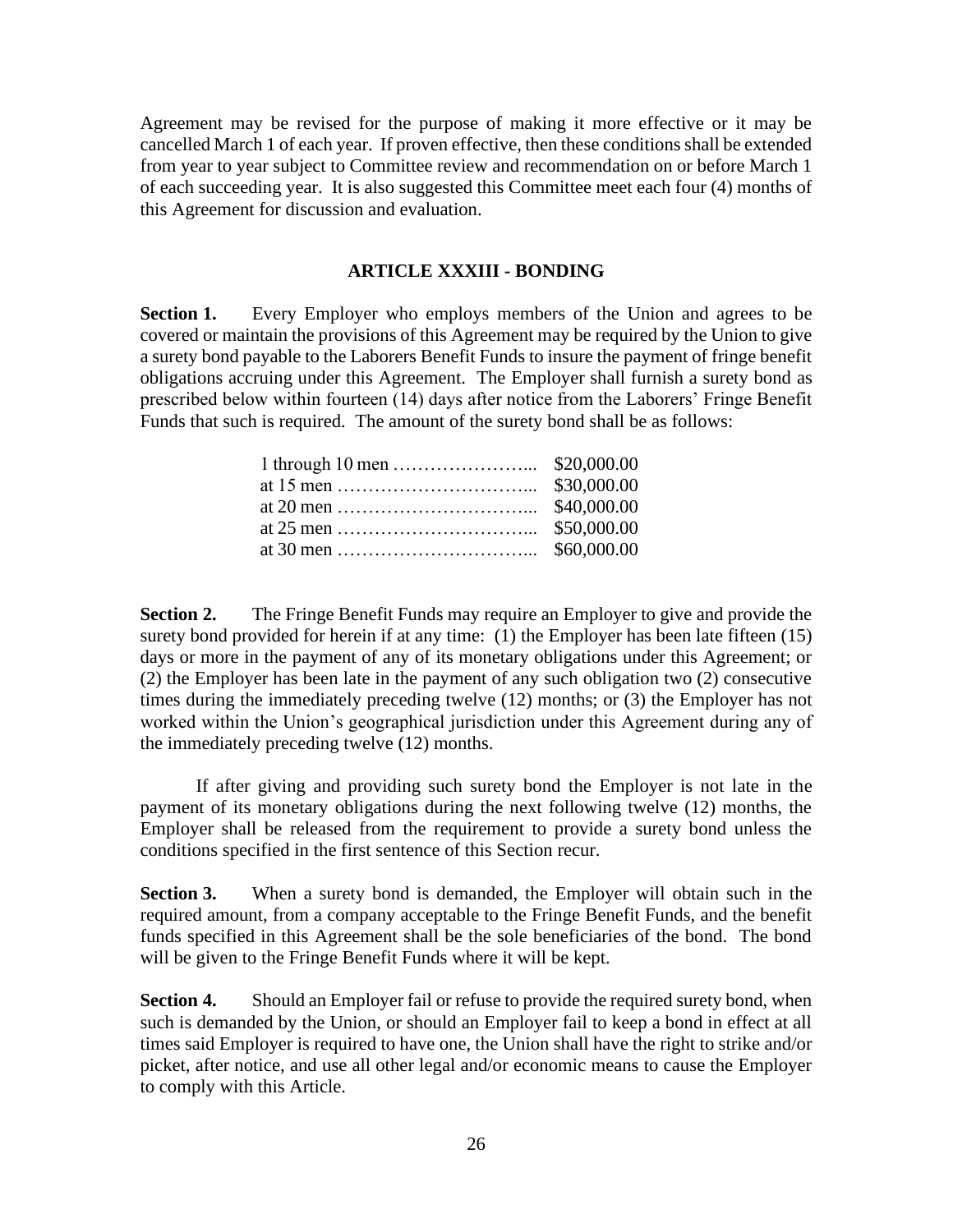## **ARTICLE XXXIV - APPRENTICES**

<span id="page-29-0"></span>**Section 1.** New Applicants for employment with a signatory contractor who have fewer than 4,000 hours of experience as a Construction Craft Laborer (or alternatively, cannot demonstrate equivalent skills by achieving a satisfactory score in a placement examination administered by the Joint Apprenticeship and Training Committee (JATC), shall, whenever practical, enter and be allowed to enter the Apprenticeship program on a non-discriminatory basis in accordance with the terms of the Apprenticeship Program. Any person entering, but failing to maintain and complete his or her apprenticeship, shall not be employed by the Employer as a Journeyworker under this Agreement. The failure of any Apprentice to maintain his or her apprenticeship status shall obligate the Employer to discharge such person upon notice from the Union.

**Section 2.** The Apprenticeship and Training Standards approved by the Federal Bureau of Apprenticeship and Training or State Apprenticeship Committee are hereby incorporated herein by reference and made a part of this Agreement.

**Section 3.** The Apprentice wage rates:

Hours of Credit Wage Rate

| $1st$ period | $0-1000$ hours  | 175% of journeyworker rate |
|--------------|-----------------|----------------------------|
| $2nd$ period | 1001-2000 hours | 85% of journeyworker rate  |
| $3rd$ period | 2001-3000 hours | 90% of journeyworker rate  |
| $4th$ period | 3001-4000 hours | 95% of journeyworker rate  |

**Section 4.** The requirements for entry into the Apprenticeship program shall be controlled by the JATC, which shall employ appropriate testing and screening procedures. An Apprentice advances from one hours-of credit and wage-rate category to another only upon determination of satisfactory performance by the JATC, pursuant to requirements specified in the Apprenticeship Program which shall have the authority to grant accelerated credit where warranted by the performance of an individual Apprentice.

**Section 5.** Except as provided in Section 9, the Employer shall participate in the Apprenticeship Program by considering Apprentices for employment upon referral by the Union. The Employer shall have the sole right to reject, at any time, any Apprentice referred to it, or working for it. The Employer is not obligated to accept more than one (1) Apprentice for every five (5) Journeyworkers commencing with the sixth Laborer needed by the Employer. This ratio shall be measured on a company wide basis, and does not require an Employer to have a sixth Laborer, if only five are needed, as determined by the Employer.

**Section 6.** The Employer may not employ an Apprentice until at least one (1) Journeyworker is employed and thereafter may not employ more than one (1) Apprentice for every additional three (3) Journeyworkers.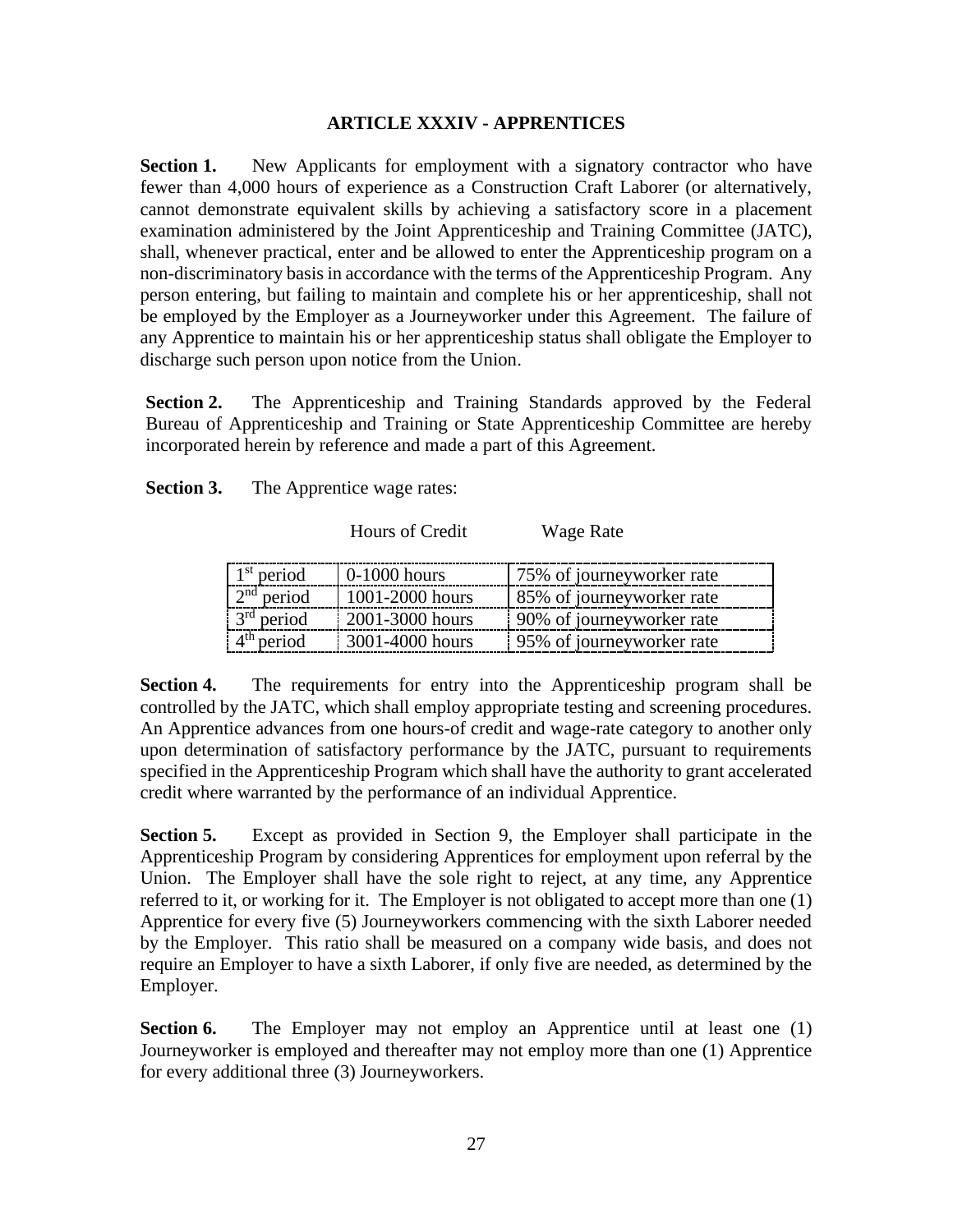**Section 7.** An Apprentice should, whenever practical, be rotated by the Employer through different types of work so as to become trained in a variety of operations and work skills. Where the Employer is unable to provide an Apprentice with experience in the full range of craft skills, the JATC may request the Local Union to reassign the Apprentice to other employment in order to provide that experience. For so long as the Employer is able to provide the necessary range of employment experience, the Employer may choose to retain the Apprentice from job to job. Upon request the Employer will inform the JATC and Local Union of an Apprentice's job reassignments on a project.

**Section 8.** An Apprentice shall not be penalized for taking off from work to attend offsite training (though time off for training is unpaid).

**Section 9.** Notwithstanding the provisions of Section 5, the Employer may call the Union for an individual by name, provided he or she is not then employed by another Employer. If available, the Union shall refer that individual.

**Section 10.** The Union agrees to hold harmless and to indemnify any Employer in any claim arising out of the Union's referral rules/practices or the Union's or JATC's administration of the Apprenticeship Program.

# **ARTICLE XXXV - BCRC/DRUG TESTING**

<span id="page-30-0"></span>**Section 1.** The Union recognizes the right of the Employer to establish a drug testing policy for Employees.

**Section 2.** In all situations where an Employer is required to agree to a testing program in order to qualify to be the successful contractor on a project, testing may be required, in accordance with the standards of this program, or, if the owner's requirements for successful contractors are more stringent, in accordance with the owner's requirements. No adverse employment action shall be taken against a worker solely because he/she refused a job assignment that has a substance testing requirement.

## **Section 3.** BCRC

- (a) The Association, the Union, various other Employer Associations, and various other unions are members of the Building and Construction Resource Center, Inc. (hereinafter "BCRC"), a non-profit corporation that was formed to provide services in the construction industry, including, but not limited to, education and referral services concerning alcohol, drug and other substance abuse, which purposes are more fully defined in the Articles of Incorporation and By-Laws of said BCRC.
- (b) Each Employer under this Agreement shall pay to BCRC the amount as specified in Article XXXI of this Agreement per hour worked by each of its Employees covered by this Agreement. Each Employer is obligated to make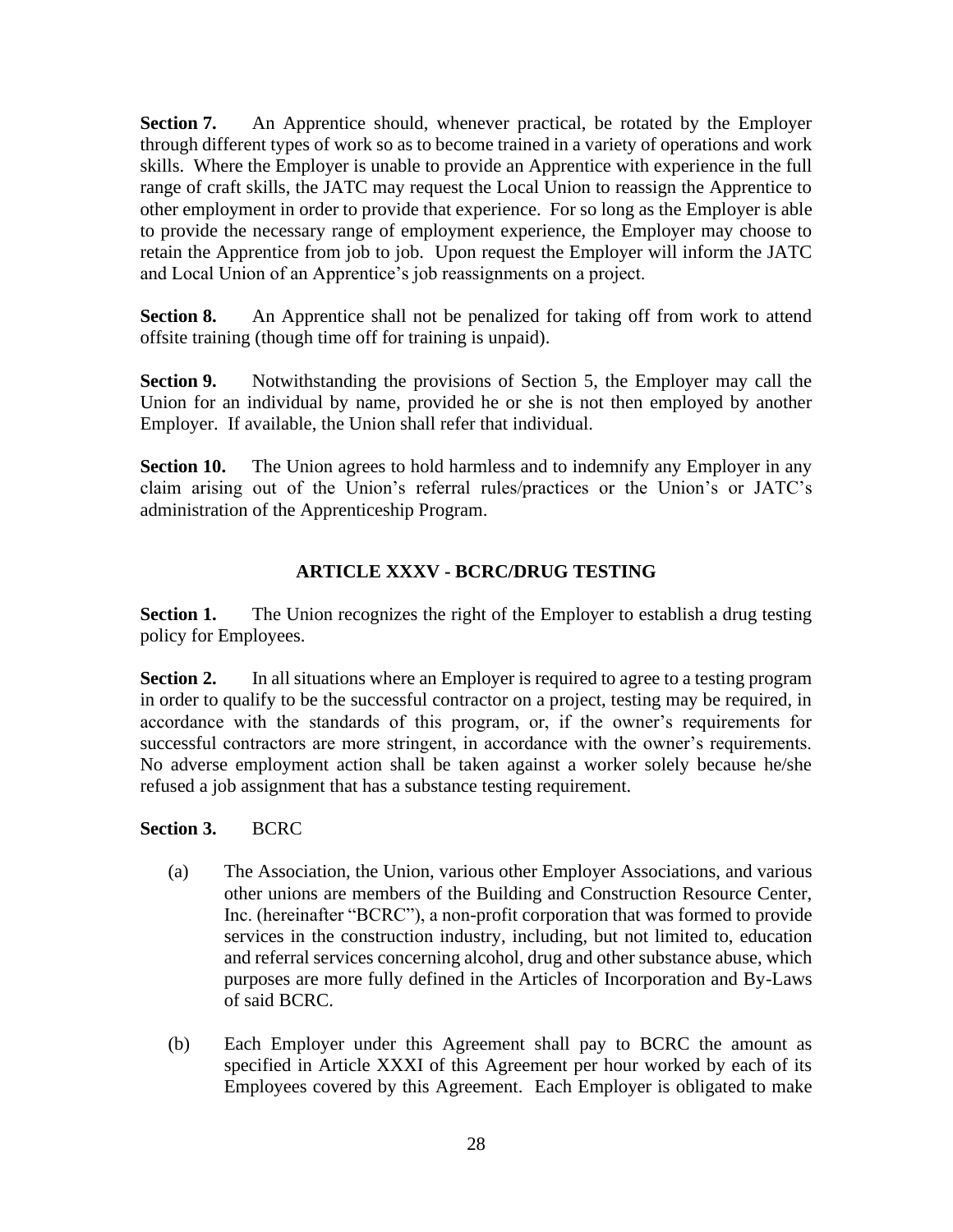such contributions, regardless of whether or not such Employer is a member of BCRC.

- (c) Payments required to be made to BCRC shall be deemed to be governed by the provisions of this Agreement pertaining to the collection of the Health and Welfare and Pension payments required to be made by the Employer and thus, may be enforced in the same manner.
- (d) The Board of Directors of BCRC will have full audit authority of the Employer's books and records as they pertain to this contribution. It is further understood that, in the event an Employer is determined to be delinquent and/or to have failed to make contributions as required in this Article, any legal expenses of the BCRC, including attorney fees, court costs and audit expenses, incurred in the audit and collection of such delinquent and/or non-contributed funds shall be borne by the Employer. It is further understood and agreed that such Employer shall be obligated to pay any delinquent contributions to the BCRC with interest charged at the rate of twelve percent (12%) per annum.
- (e) The Employees covered by this Agreement will abide by the provisions of the BCRC substance abuse program and policies.
- (f) If, during the effective dates of this Agreement, there is an increase in the required contributions to the BCRC as determined by their Board of Directors, the new contribution rate will be immediately recognized and paid by the Employer as part of their usual obligations. If an increase is necessary, notification must be received by the Indiana Laborers District Council on or before March  $1<sup>st</sup>$  and will be effective June  $1<sup>st</sup>$ .

## **ARTICLE XXXVI - EFFECTIVE DATE**

<span id="page-31-0"></span>THIS AGREEMENT shall be in full force and effect from April 1, 2022 when ratified by a majority of the Parties of the First Part and the duly authorized representative of the Party of the Second Part, State of Indiana District Council and continue for the period next ensuing, expiring as of March 31, 2027. This agreement may be re-opened to negotiate adjustments in economics, if and when Federal Davis Bacon Law or the Indiana State Prevailing Wage Law is repealed or modified to the extent that it would be a detriment to signatory contractors in being competitive on Highway, Bridge, Utility and Railroad projects.

It is agreed that prior to re-opening the agreement either Party may request, in writing, a joint meeting between the "Employers" and the "Union". This meeting shall take place within seven (7) days. After seven (7) days if no agreement has been agreed upon, then anytime thereafter a five (5) day advanced written notice may be given of desire to re-open the contract by either party.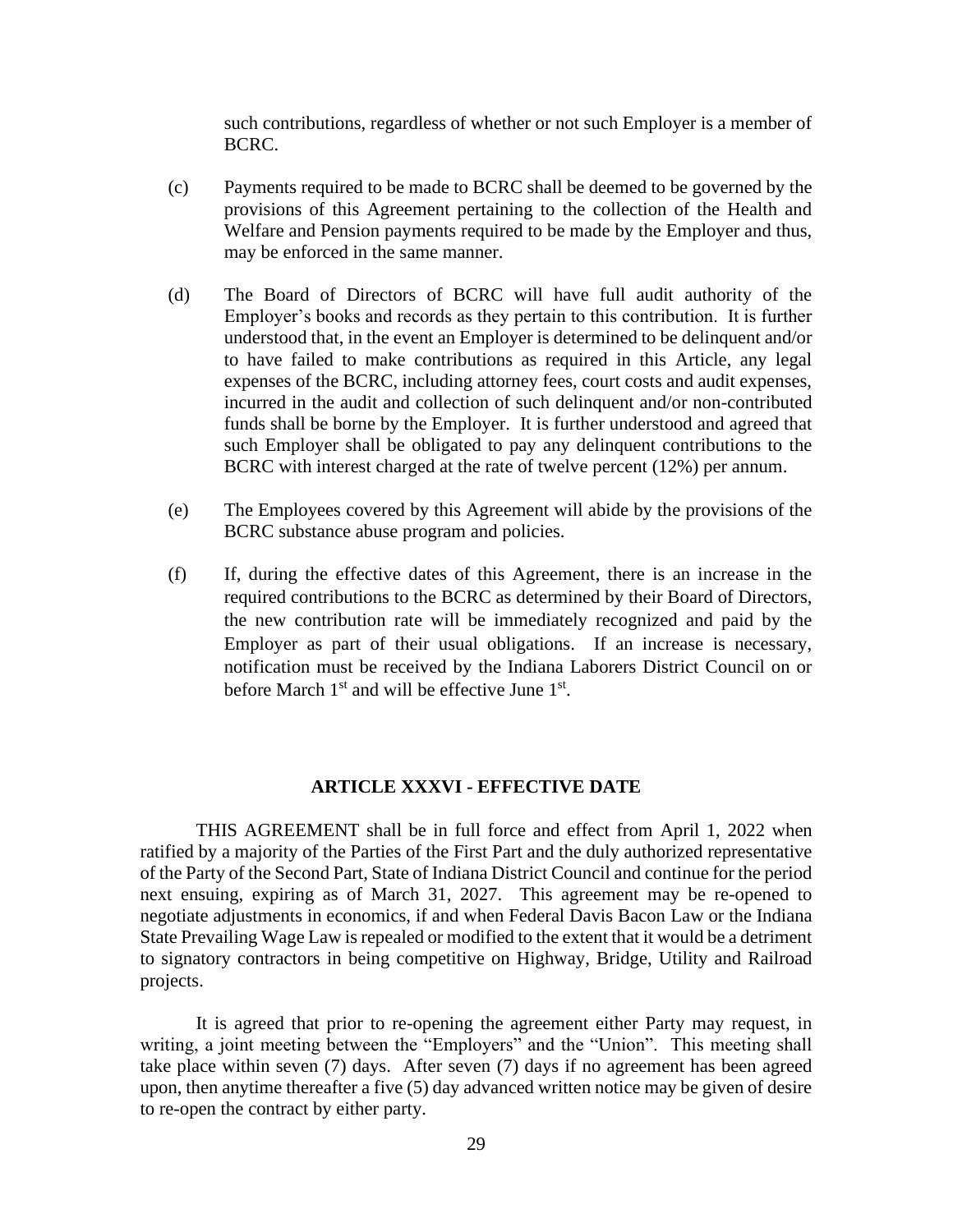The parties shall have sixty (60) days from that date of notice to reach an agreement. If at the end of the sixty (60) day period no agreement has been agreed upon the contract shall expire on the next anniversary date. Each party shall have reserved to itself its' full economic and legal options, including but not limited to strike or lockout.

THIS AGREEMENT has been ratified, signed and sealed as of March 31, 2022 by the following:

FOUR COUNTY HIGHWAY LABORERS' INTERNATIONAL CONTRACTORS GROUP UNION OF NORTH AMERICA, c/o Rieth-Riley Construction Co., Inc. STATE OF INDIANA DISTRICT 3626 Elkhart Road COUNCIL, FOR AND ON BEHALF PO Box 477 OF ITS AFFILIATED LOCAL Goshen, Indiana 46527-0477 UNIONS #41 & #81

Keith Rose, Rieth-Riley Const. Co., Inc. David A. Frye, Secy-Treas & Bus Mgr

PARTY OF THE FIRST PART PARTY OF THE SECOND PART

LIUNA State of Indiana District Council

Kevin Roach, Bus Mgr<br>LIUNA Local #41

Michael W. Campbell, Bus Mgr LIUNA Local #81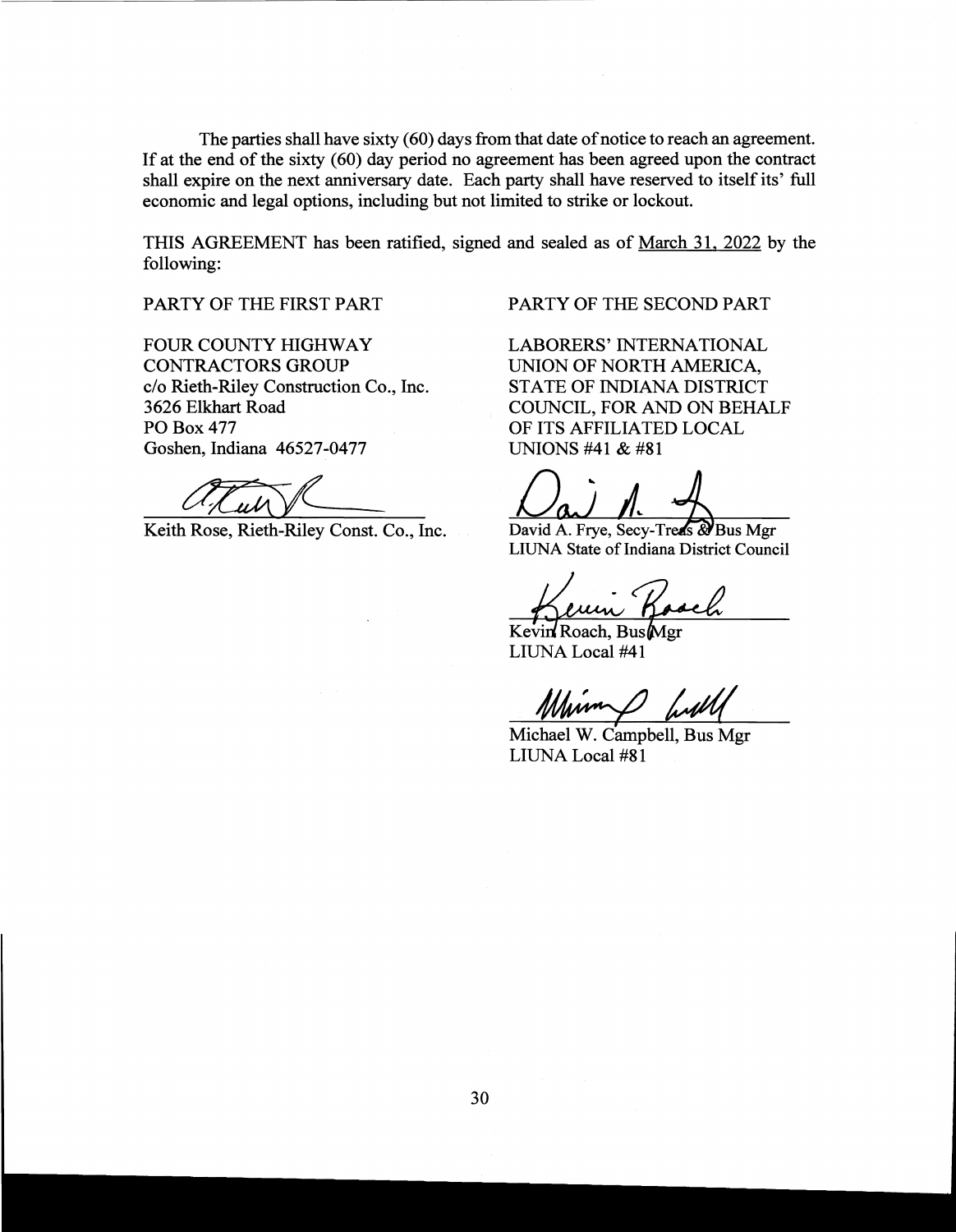#### PARTY OF THE FIRST PART – "EMPLOYERS"

- <span id="page-33-0"></span>1. B & D Sewer, Inc.
- 2. Bowen Engineering Corp.
- 3. Crackers Demo, LLC
- 4. D & M Excavating, Inc.
- 5. deBoer Egolf Corporation
- 6. Delta III Inc.
- 7. James H. Drew Corporation
- 8. Dunnet Bay Construction Company
- 9. Dyer Construction Co., Inc.
- 10. E & B Paving, Inc.
- 11. Ellas Construction Co., LLC
- 12. Ellas Construction Co., Inc.
- 13. Fox Contractors Corp.
- 14. Gariup Construction Co., Inc.
- 15. Gough, Inc.
- 16. Grimmer Construction, Inc.
- 17. Hasse Construction Co., Inc.
- 18. HIS Constructors, Inc.
- 19. The Hoosier Company, Inc.
- 20. Insituform Technologies USA Inc.
- 21. LaPorte Construction Co., Inc.
- 22. C. Lee Construction Services, Inc.
- 23. G.E. Marshall, Inc.
- 24. McAllister General Contractors, Inc.
- 25. Alex Metz Sewers, Inc.
- 26. Midwest Mole, Inc.
- 27. Milestone Contractors, LP
- 28. Milestone Contractors North, Inc.
- 29. Pavey Excavating Co., Inc.
- 30. Pemberton Davis Electric, Inc.
- 31. Phend & Brown, Inc.
- 32. Rex Construction Company, Inc.
- 33. Rieth-Riley Construction Co., Inc.
- 34. Slusser's Green Thumb, Inc.
- 35. Specialties Company, LLC
- 36. Superior Construction Co., Inc.
- 37. Woodruff & Sons, Inc.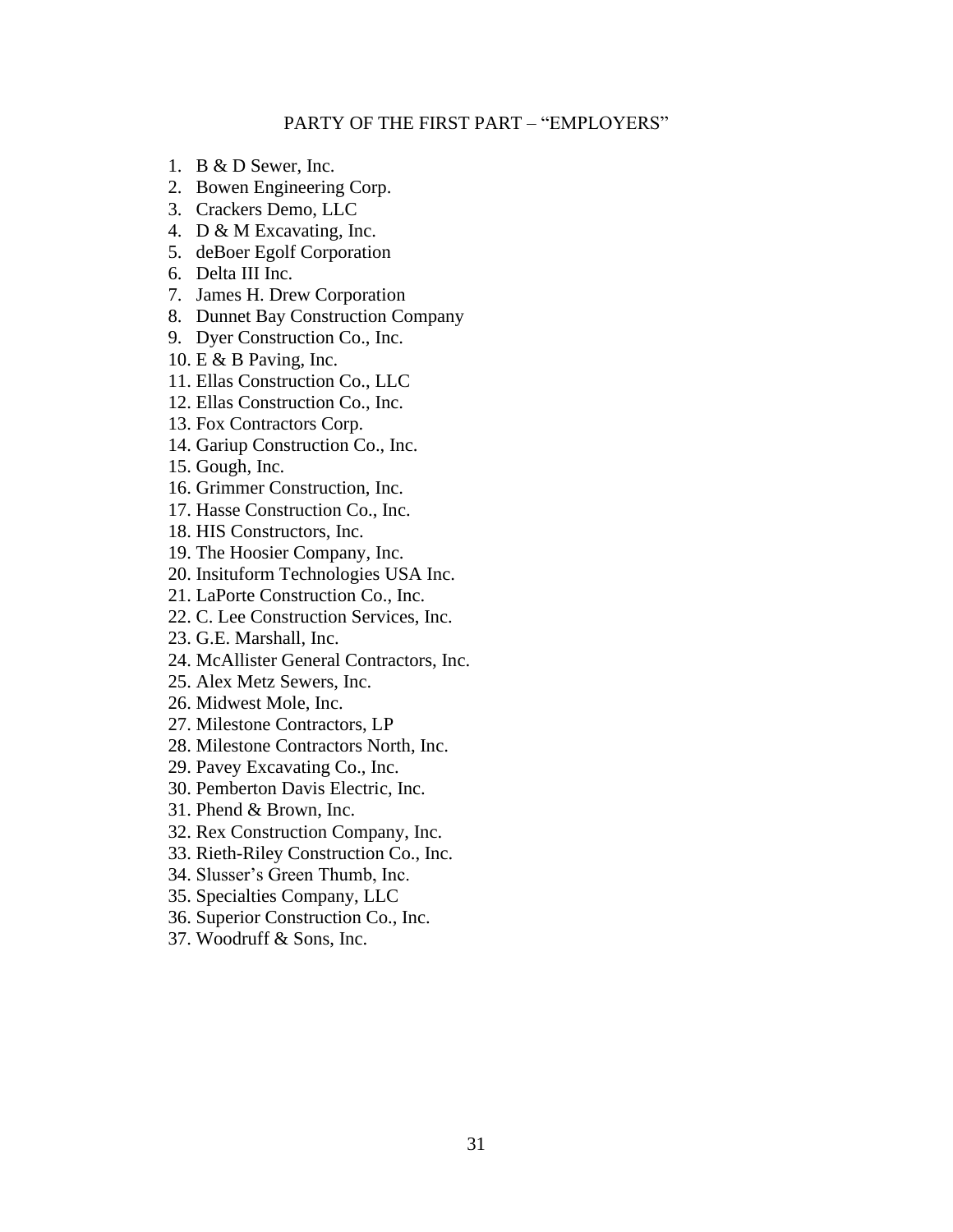## <span id="page-34-0"></span>DIRECTORY - LABORERS' INTERNATIONAL UNION OF NORTH AMERICA **OFFICES**

Laborers' International Union of North America 905 - 16th Street Northwest Washington D C 20006-1765

> Terence M. O'Sullivan, General President Armand E. Sabitoni, General Secretary-Treasurer

Laborers' International Union of North America Midwest Regional Office 1 North Old State Capitol Plaza, Suite 525 Springfield, IL 62701

John Penn, Vice President & Midwest Regional Manager

Laborers' International Union of North America State of Indiana

> Robert Norrington, International Representative 2645 Budd Road New Albany, IN 47150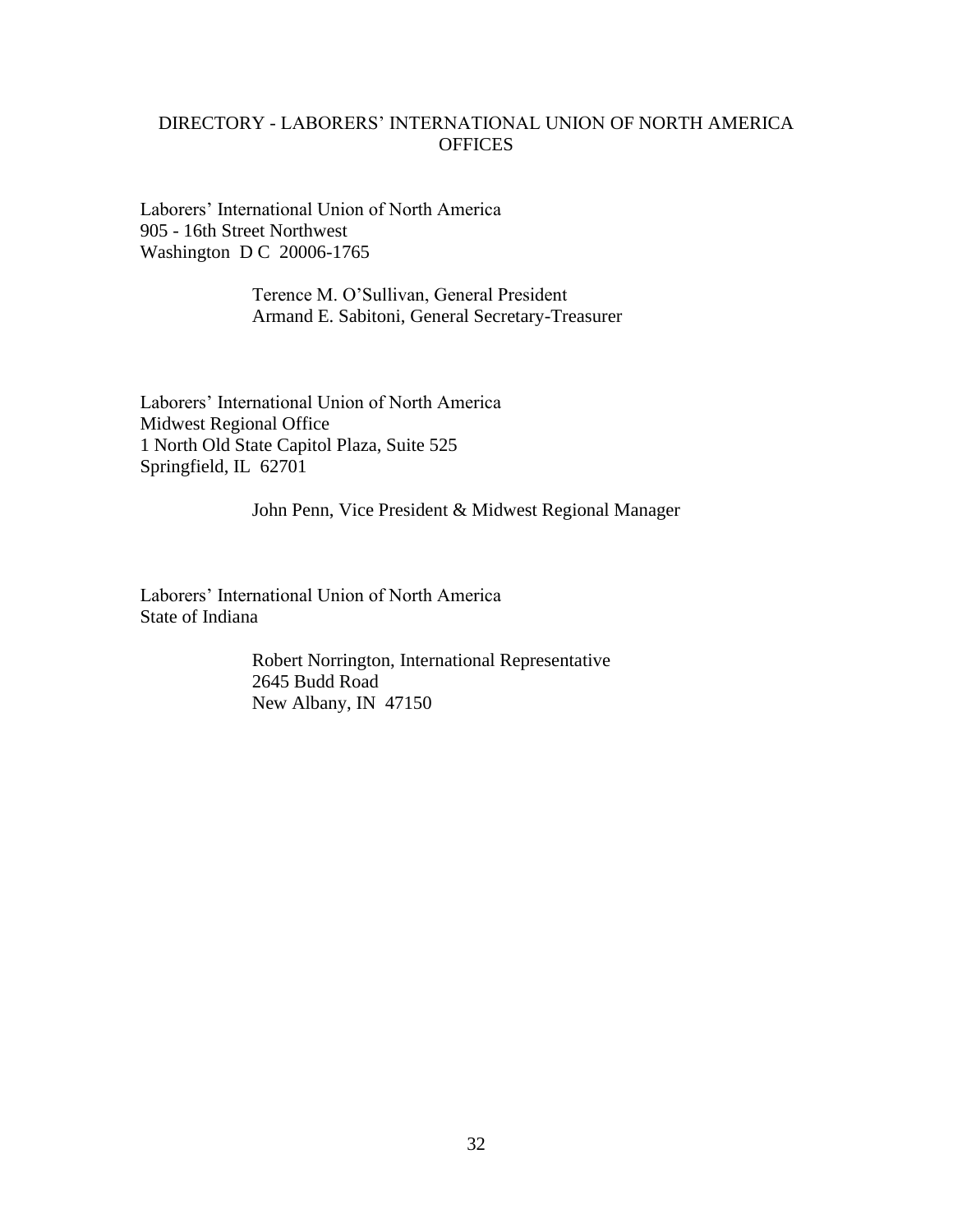# DIRECTORY - LABORERS' INTERNATIONAL UNION OF NORTH AMERICA

Laborers' International Union of North America State of Indiana District Council 425 S 4th Street Terre Haute, IN 47807 Phone (812) 235-6083 Fax (812) 232-4420 E-mail inldc@inldc.org

David A. Frye, Secretary Treasurer & Business Manager Brian C. Short, Field Representative & Organizer

## LOCAL UNION 41

#### MUNSTER

Geographical Jurisdiction of Hammond, Indiana and Vicinity of Lake County, including all territories west of Cline Avenue, Lake Michigan Shoreline to Illinois State Line and south Counties of Newton and Jasper, Indiana.

Wm Kevin Roach, Business Manager Scott Sparks, Field Representative Rick Henson Jr., Field Representative Donald Roach, Field Representative Brian Sparks, Field Representative 550 Superior Avenue Munster IN 46321 Phone (219) 924-7922 Fax (219) 924-7388 E-mail local41@sbcglobal.net Website www.laborers41.com